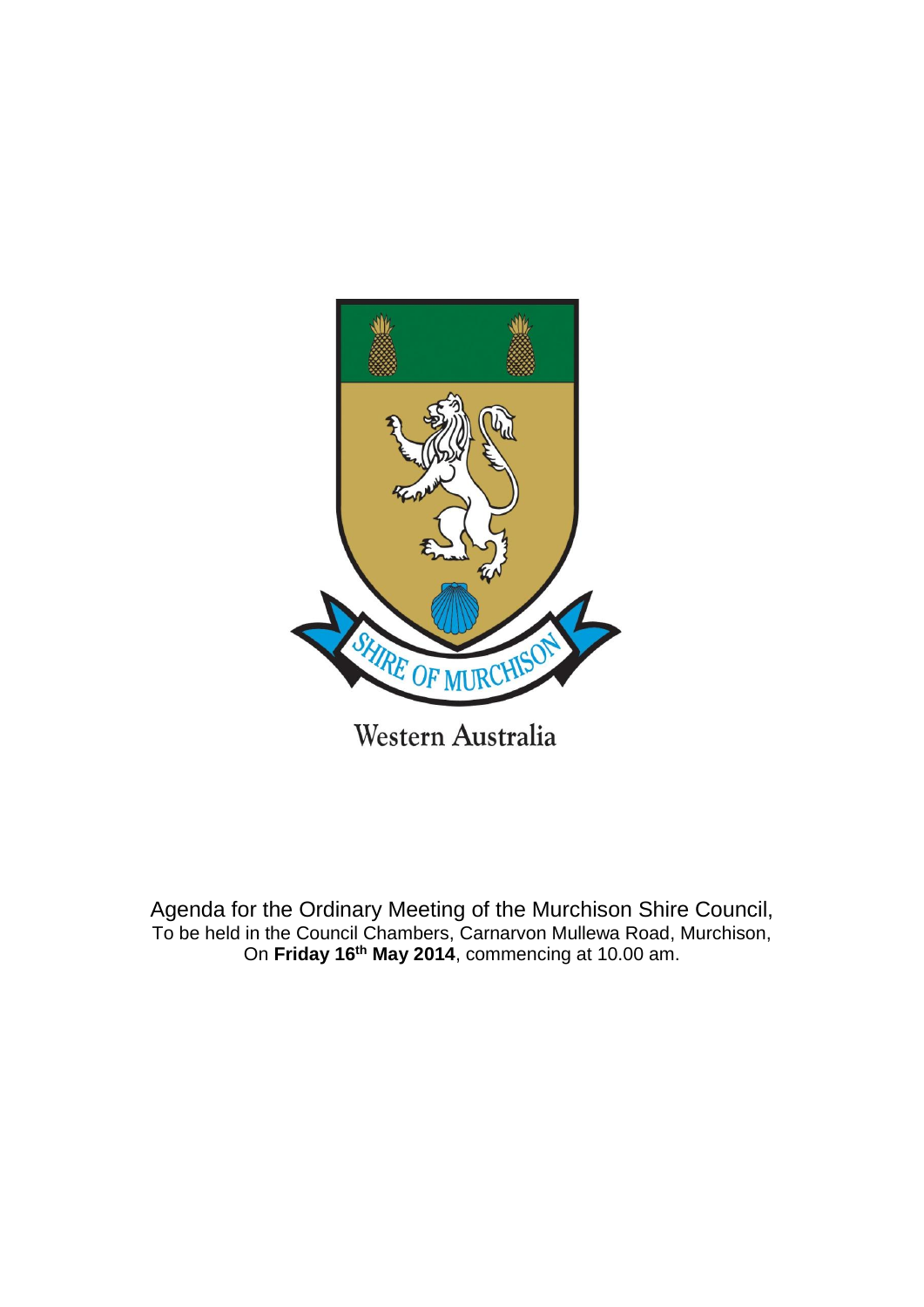## **TABLE OF CONTENTS**

| 1.  | DECLARATION OF OPENING/ANNOUNCEMENT OF VISITORS 3                                           |  |
|-----|---------------------------------------------------------------------------------------------|--|
| 2.  | RECORD OF ATTENDANCE/APOLOGIES/LEAVE OF ABSENCE 3                                           |  |
| 3.  | RESPONSE TO PREVIOUS PUBLIC QUESTIONS TAKEN ON NOTICE 3                                     |  |
| 4.  |                                                                                             |  |
|     | 4.1                                                                                         |  |
| 5.  |                                                                                             |  |
| 6.  |                                                                                             |  |
| 7.  | NOTICE OF ITEMS TO BE DISCUSSED BEHIND CLOSED DOORS3                                        |  |
| 8.  |                                                                                             |  |
|     | 8.1                                                                                         |  |
| 9.  | ANNOUNCEMENTS BY PRESIDING PERSON WITHOUT DISCUSSION4                                       |  |
| 10. |                                                                                             |  |
| 11. |                                                                                             |  |
| 12. |                                                                                             |  |
| 13. |                                                                                             |  |
|     | 13.1                                                                                        |  |
|     | 13.2                                                                                        |  |
|     | 13.3                                                                                        |  |
|     | 14. ANNOUNCEMENTS CONCERNING MEETINGS ATTENDED 13                                           |  |
|     | 14.1<br>14.2                                                                                |  |
| 15. |                                                                                             |  |
| 16. |                                                                                             |  |
|     | 16.1                                                                                        |  |
|     | Accounts Paid during the period since the last list was adopted/endorsed by Council<br>16.2 |  |
|     | 16.3                                                                                        |  |
|     | 16.4                                                                                        |  |
|     |                                                                                             |  |
|     | 17.1<br>17.2                                                                                |  |
|     |                                                                                             |  |
|     | 18.1                                                                                        |  |
|     | 18.2                                                                                        |  |
|     | 18.3                                                                                        |  |
|     | 18.4                                                                                        |  |
| 19. |                                                                                             |  |
| 20. |                                                                                             |  |
| 21. |                                                                                             |  |
| 22. |                                                                                             |  |
|     | 22.1                                                                                        |  |
| 23. |                                                                                             |  |

15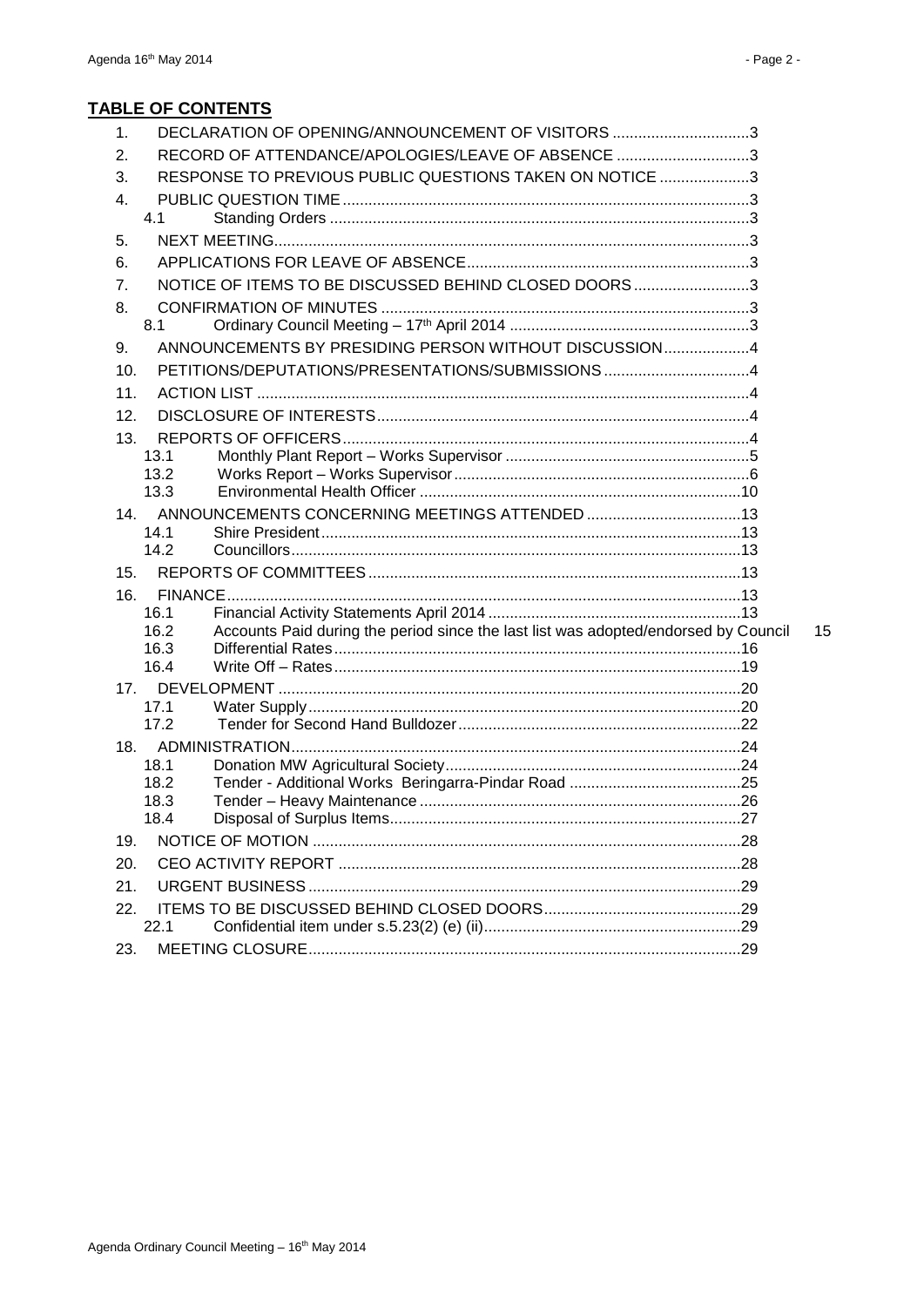## <span id="page-2-0"></span>**1. DECLARATION OF OPENING/ANNOUNCEMENT OF VISITORS**

## <span id="page-2-1"></span>**2. RECORD OF ATTENDANCE/APOLOGIES/LEAVE OF ABSENCE**

Leave of Absence has been approved for Cr Broad.

## <span id="page-2-2"></span>**3. RESPONSE TO PREVIOUS PUBLIC QUESTIONS TAKEN ON NOTICE**

Nil.

## <span id="page-2-3"></span>**4. PUBLIC QUESTION TIME**

## <span id="page-2-4"></span>**4.1 Standing Orders**

## *Council Decision:*

**Moved: Councillor Seconded: Councillor**

#### **That the following Local Law-Standing Orders 2001 be stood down:**

8.2 Limitation on the number of speeches

8.3 Duration of speeches

**Carried/Lost For: Against:**

## <span id="page-2-5"></span>**5. NEXT MEETING**

The next meeting is scheduled for Friday 20<sup>th</sup> June 2014.

## <span id="page-2-6"></span>**6. APPLICATIONS FOR LEAVE OF ABSENCE**

## <span id="page-2-7"></span>**7. NOTICE OF ITEMS TO BE DISCUSSED BEHIND CLOSED DOORS**

There is one item

## <span id="page-2-8"></span>**8. CONFIRMATION OF MINUTES**

## <span id="page-2-9"></span>**8.1 Ordinary Council Meeting – 17th April 2014**

#### **Background:**

Minutes of the Ordinary Meeting of Council have previously been circulated to all Councillors.

#### **Recommendation:**

That the minutes of the Ordinary Council meeting held on 17th April 2014 be confirmed as an accurate record of proceedings

## **Voting Requirements:**

Simple majority

| <b>Council Decision:</b><br><b>Moved: Councillor</b> | <b>Seconded: Councillor</b> |                 |
|------------------------------------------------------|-----------------------------|-----------------|
|                                                      |                             |                 |
| <b>Carried/Lost</b>                                  | For:                        | <b>Against:</b> |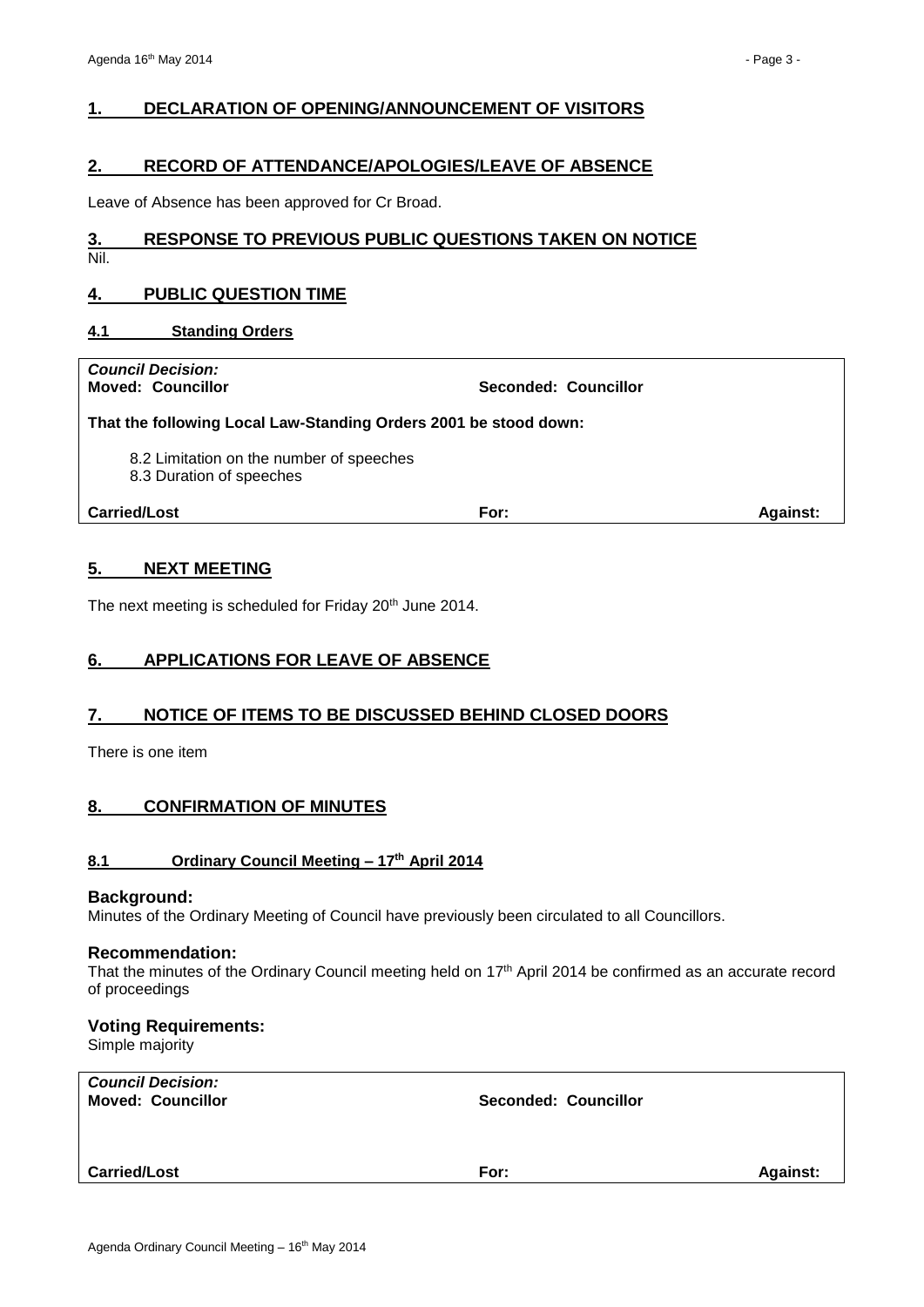## <span id="page-3-0"></span>**9. ANNOUNCEMENTS BY PRESIDING PERSON WITHOUT DISCUSSION**

## <span id="page-3-1"></span>**10. PETITIONS/DEPUTATIONS/PRESENTATIONS/SUBMISSIONS**

## <span id="page-3-2"></span>**11. ACTION LIST**

| <b>No</b>      | <b>Item</b>                                                         | <b>Action</b>                                                                                                                                                                                                                                                                                                                                                                                               | <b>Status</b>                                                                                                   |
|----------------|---------------------------------------------------------------------|-------------------------------------------------------------------------------------------------------------------------------------------------------------------------------------------------------------------------------------------------------------------------------------------------------------------------------------------------------------------------------------------------------------|-----------------------------------------------------------------------------------------------------------------|
| 1 <sub>1</sub> | Classification of Pindar<br>Beringarra Road                         | Pindar – Beringarra programme of works being<br>established.                                                                                                                                                                                                                                                                                                                                                | Ongoing                                                                                                         |
| 2.             | <b>Community Centre</b><br>Kitchen                                  | Install Lockable Storage Area. Virtually complete<br>- final piece of architrave to be installed.<br>Architrave here                                                                                                                                                                                                                                                                                        | Will be finalised during<br>maintenance jobs<br>currently being<br>undertaken                                   |
| 3.             | Dust Suppression and<br>ongoing road agreement<br>issues            | Road closed – additional funds authorised by<br>CSIRO. Dust suppression job on hold due to<br>recent rain falls.                                                                                                                                                                                                                                                                                            | Works to commence<br>once water subsides.                                                                       |
| 4.             | <b>Establishment of Working</b><br>Group for Accident<br>Prevention | Following Annual Electors Meeting 2013 -<br>community wished to set up an accident<br>prevention group to help work towards road<br>safety and reduced RTA's. 4 people volunteered<br>but as yet no action. Had been envisaged this<br>would be a community group to provide<br>suggestions/ideas to Council but the CEO will call<br>an inaugural meeting and help with initial set up<br>to get it going. | Inaugural meeting to<br>be called by CEO -<br>email sent to<br>interested parties<br>Meeting to be<br>scheduled |
| 5.             | Litter initiatives                                                  | Anti litter poster completed. Signs ordered and<br>received.                                                                                                                                                                                                                                                                                                                                                | Signs to be installed at<br>appropriate places.                                                                 |
| 6.             | <b>Community Project Officer</b>                                    | Community or Council to investigate the options<br>for moving towards having a Community project<br>Officer. Working group needed to nut out the<br>definitions of the position in order to progress it.                                                                                                                                                                                                    | Advert in Monologue.<br>Meeting to be called                                                                    |

### **Recommendation:**

That the Action List be accepted.

## **Voting Requirements:**

Simple majority

| <b>Council Decision:</b><br><b>Moved: Councillor</b> | Seconded: Councillor |                 |
|------------------------------------------------------|----------------------|-----------------|
| That the Action List be accepted.                    |                      |                 |
| <b>Carried/Lost</b>                                  | For:                 | <b>Against:</b> |

## <span id="page-3-3"></span>**12. DISCLOSURE OF INTERESTS**

#### <span id="page-3-4"></span>**13. REPORTS OF OFFICERS**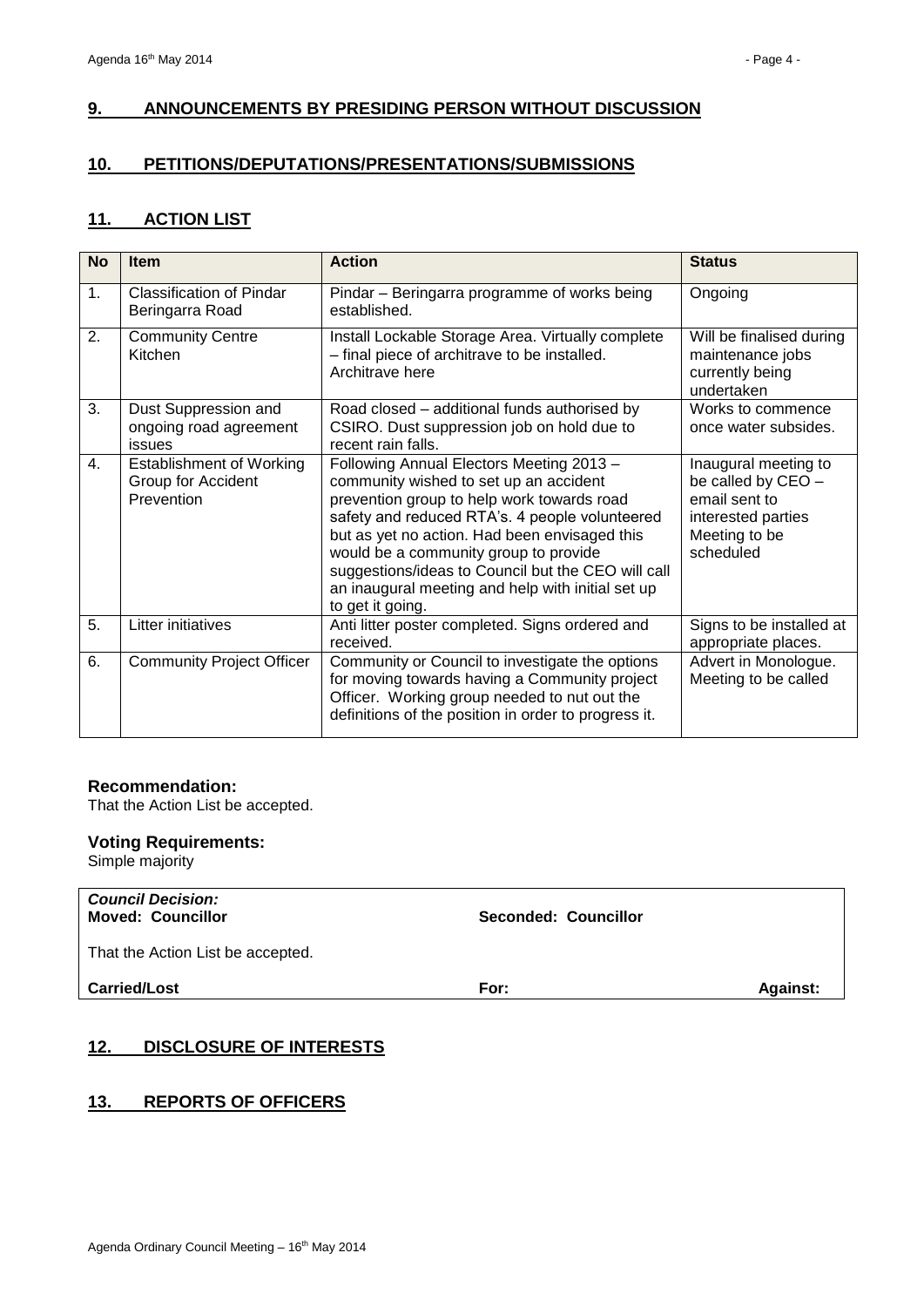## <span id="page-4-0"></span>**13.1 Monthly Plant Report – Works Supervisor**

| <b>April 2014</b>                                 |      | <b>Hours</b>    |                                            |              |              |                     |                        | <b>YTD</b>   |             |
|---------------------------------------------------|------|-----------------|--------------------------------------------|--------------|--------------|---------------------|------------------------|--------------|-------------|
|                                                   |      |                 | <b>Start</b><br><b>End</b><br><b>Total</b> |              |              |                     | <b>Operating Costs</b> |              |             |
| <b>Plant Item</b>                                 | Year | <b>Rego</b>     | 1 July '13                                 | Hrs/kms      | Hrs/km       | <b>Month</b>        | <b>YTD</b>             | <b>Plant</b> | <b>Fuel</b> |
| Cat Grader 12H P.02                               | 2005 | MU 141          | 9996                                       | 10876        | 11008        | 132                 | 868.00                 | 16287.17     | 19640.33    |
| Cat Grader 12M P.03                               | 2008 | <b>MU 51</b>    | 5844                                       | 7001         | 7130         | 129                 | 1286.00                | 18606.93     | 28749.29    |
| <b>Volvo Loader P.27</b>                          | 2006 | <b>MU 65</b>    | 5420                                       | 6175         | 6218         | 43                  | 798.00                 | 17412.99     | 16580.26    |
| Komatsu Dozer P.11                                | 1997 |                 | 8208                                       | 8600         | not          | used                | 392.00                 | 27161.85     | 10778.92    |
| <b>Bomag Padfoot P.68</b>                         | 2013 | <b>MU 177</b>   | $\mathbf{0}$                               | 210          | 231          | 21                  | 231.00                 | 1157.90      | 4812.11     |
| JD Grader P.01                                    | 2011 | MU 121          | 3040                                       | 4294         | 4378         | 84                  | 1338.00                | 19239.18     | 38016.40    |
| <b>Bomag Roller P.43</b>                          | 2012 | 1DVH736         | 1097                                       | 1599         | 1624         | 25.00               | 527.00                 | 4274.22      | 7456.43     |
| Cat 938G Loader P.41                              | 2004 | MU 193          | 4078                                       | 4355         | 4364         | 9                   | 286.00                 | 5675.58      | 5138.98     |
| Kenworth P/Mover P.61                             | 2004 | <b>MU 000</b>   | 7174                                       | 24395        | 25669        | 1274                | 18495.00               | 17176.50     | 23456.38    |
| Iveco P/Mover P.09                                | 2003 | 1AGW988         | 267205                                     | 278390       | 280100       | 1710                | 12895.00               | 5658.59      | 12253.92    |
| Nissan UD P.07                                    | 2009 | 000 MU          | 141649                                     | 164232       | 166835       | 2603                | 25186.00               | 14723.96     | 20650.95    |
| <b>Iveco Tipper Conv P.10</b>                     | 2004 | <b>MU00</b>     | 157865                                     | 167810       | 8009         | 159801              | 149856.00              | 9687.62      | 17439.62    |
| Generator 1-110kva                                | 2011 |                 | 7315                                       | 12189        | 12886        | 697                 | 5571.00                | 3362.79      | 128193.10   |
| Generator 2-110kva<br><b>Maintenance Gen P.33</b> | 2011 |                 | 6897<br>658                                | 8607<br>1819 | 8607<br>2871 | $\mathbf 0$<br>1052 | 1710.00<br>2213.00     | 10921.52     | 3500.92     |
| <b>Construction Gen P.32</b>                      |      |                 | 11770                                      | 15931        | 16405        | 474                 | 4635.00                | 1343.25      | 4176.51     |
| Kubota 6kva Gen P.66                              | 2012 |                 | 1844                                       | 3927         | 4153         | 226                 | 2309.00                | 252.00       | 3421.43     |
| <b>Mitsubishi Canter P.06</b>                     | 2010 | 01 MU           | 82788                                      | 105590       | 107900       | 2310                | 25112.00               | 10286.45     | 7261.52     |
| <b>Isuzu Construction P.64</b>                    | 2013 | <b>MU 140</b>   | $\mathbf{0}$                               | 19471        | 23970        | 4499                | 23970.00               | 2470.38      | 3798.51     |
| Toyota Prado P.55                                 | 2012 | MU <sub>0</sub> | 9557                                       | 18297        | 21253        | 2956                | 11696.00               | 1089.37      | 1760.61     |
| <b>RAV4 P.63</b>                                  | 2013 | MU 1011         | 0                                          | 17641        | 17691        | 50                  | 17691.00               | 824.47       | 1694.49     |
| Great Wall P.57                                   | 2012 | MU 167          | 11257                                      | 23786        | 25314        | 1528                | 14057.00               | 1492.09      | 2722.73     |
| <b>Isuzu Dmax P.28</b>                            | 2009 | <b>MU300</b>    | 154278                                     | 169385       | 170250       | 865                 | 15972.00               | 3091.25      | 3483.28     |
| Toyota Hilux P.40                                 | 2011 | MU 1018         | 93250                                      | 127180       | 127915       | 735                 | 34665.00               | 4707.14      | 7079.98     |
| Isuzu T/Top P.54                                  | 2005 | MU 1002         | 116400                                     | 134250       | 138000       | 3750                | 21600.00               | 7897.37      | 5707.17     |
| <b>Mercedes PTV P.60</b>                          | 2004 | MU 1009         | 97283                                      | 98508        | 98662        | 154                 | 1379.00                | 562.00       | 149.92      |
| Side Tipper P.18                                  | 2001 | MU2010          | 25303                                      | 40950        | 42016        | 1066                | 16713.00               | 13117.85     | n/a         |
| Side Tipper P.17                                  | 2001 | MU 662          | 66102                                      | 77547        | 77649        | 102                 | 11547.00               | 12424.77     | n/a         |
| Roadwest S/Tipper P.67                            | 2013 | 1T0Q427         | $\Omega$                                   | 10146        | 11196        | 1050                | 2625.00                | 1737.42      | n/a         |
| Tri-Axle L/L Float P.13                           | 2008 | MU 663          | 3769                                       | 11483        | 83969        | 72486               | 80200.00               | 6668.33      | n/a         |
| 45ft Flat Top P.59                                | 1978 | 1THH060         | 25                                         | 359          | 0            | $-359$              | $-25.00$               | 0.00         | n/a         |
| No. 2 Float P.14                                  | 2001 | MU 2004         | 26835                                      | 41489        | 12804        | $-28685$            | $-14031.00$            | 12134.31     | n/a         |
| 30000L W/Tanker P.24                              | 2005 | MU 2024         | 26524                                      | 36469        | 36819        | 350                 | 10295.00               | 7783.92      | n/a         |
| Dog Fuel Trailer P.48                             | 1979 | MU 2026         |                                            |              |              |                     | n/a                    | 1860.96      | n/a         |
| Dog Fuel Trailer P. 49                            | 1972 | MU 2005         |                                            |              |              |                     | n/a                    | 2068.08      | n/a         |
| Dolly 1-Red P.05                                  | 2001 | MU 2003         | 24567                                      | 27725        | 27972        | 247                 | 3405.00                | 9720.77      | n/a         |
| Dolly 2-Black P.08                                | 2000 | MU 2009         | 562                                        | 13830        | 14897        | 1067                | 14335.00               | 10685.16     | n/a         |
| New/H Ford Tractor                                | 2006 | <b>MU380</b>    | 1596                                       | 1705         | 1711         | 6                   | 115.00                 | 286.00       | 567.80      |
| <b>Forklift</b>                                   |      |                 | 11847                                      | 11971        | 11984        | 13                  | 137.00                 | 1611.86      | 240.18      |
| Caravans                                          |      |                 |                                            |              |              |                     | n/a                    | 6505.44      | n/a         |
| JD Ride on Mower                                  |      |                 | 293                                        | 423.6        | 440          | 16.4                | 147.00                 | n/a          | n/a         |
| <b>Generator Perkins P.34</b>                     |      | H/Maint         | 0                                          |              | swap         |                     | no clock               | 1617.42      | 1518.58     |
| Generator 9KVA P.65                               | 2013 | Mechanic        | 0                                          |              | swap         |                     | 1423.00                | 983.70       | 3797.53     |
| <b>Heavy Maint Trailer P.62</b>                   |      | MU 446          |                                            |              |              |                     | n/a                    | 3231.15      | n/a         |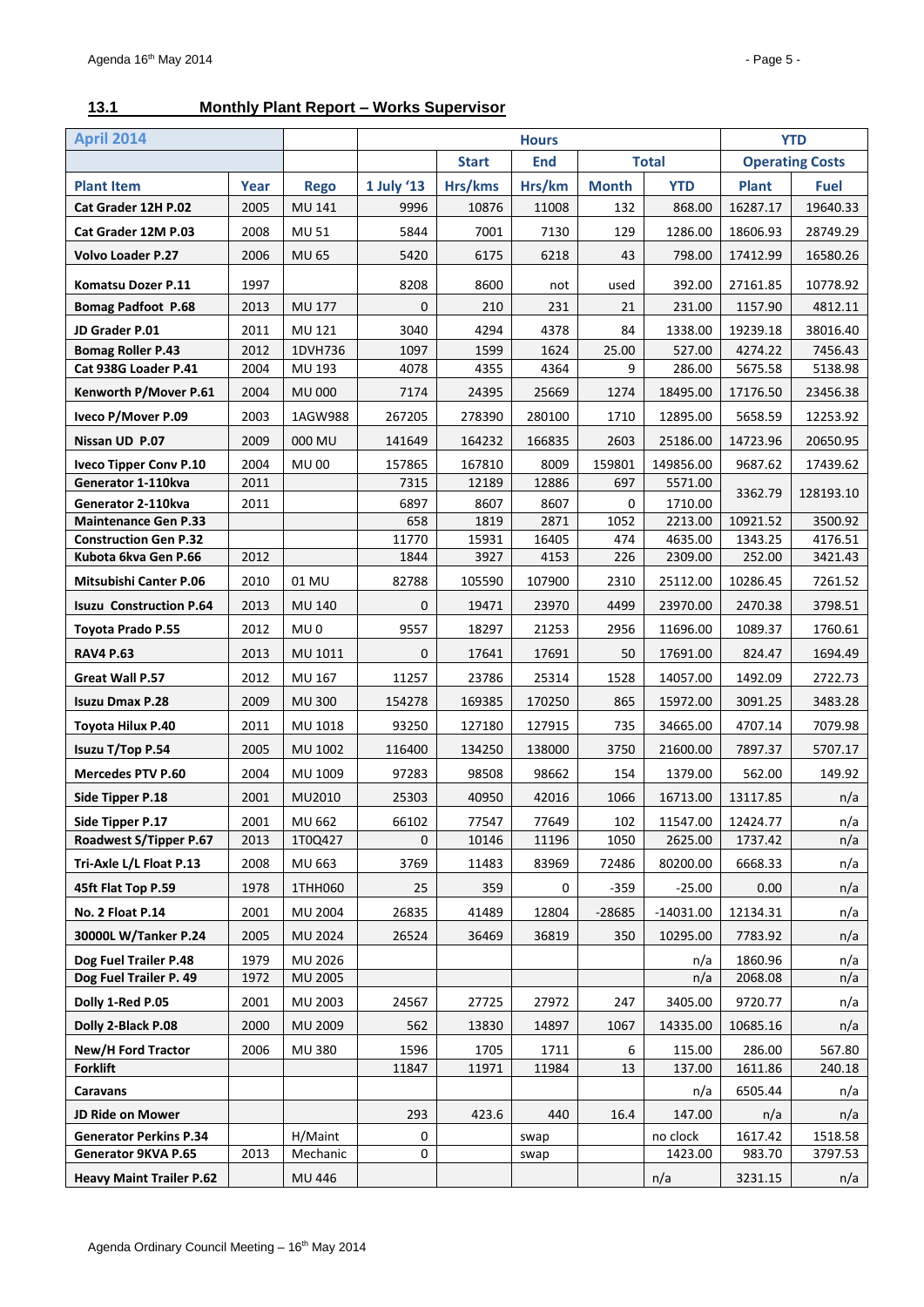#### <span id="page-5-0"></span>**13.2 Works Report – Works Supervisor 12th April – 10th May 2014**

#### **Construction Crew**

Crew have finished the 1km section of dust suppression works (forming up, carting in gravel and spreading and rolling) in front of Tallering homestead and have also constructed two new bunds 500m just inside our south boundary. With the completion of works at Tallering all plant and equipment was then moved to Yuin station.

With the good rains (73mm) that Yuin station received, road repairs were required on a 1.8km section south of the homestead before crew could start on the 1km section of dust suppression works. More rain fell around the shire on the weekend of Sunday 4<sup>th</sup> May with Yuin receiving another 15.5mm. Because of all the rain and more rain forecast for Wednesday/Thursday  $7<sup>th</sup>/8<sup>th</sup>$  May (Yuin had 41mm) crew worked around the works depot and settlement doing tyre repairs and general maintenance on plant.

The dust suppression works at Yuin will now be on hold due to the road being too wet to cart gravel from the gravel pit to work site. (7km with 2.5km of station road)

On Monday the 12<sup>th</sup> May we are hoping to move plant and equipment from Yuin to the next section of works being the McNabbs corner and the new 24ft grid (Yuin/Twin Peaks boundary grid on the Beringarra-Pindar Road) just south of Twin Peaks/McNabbs road intersection.

While in this area bunding and drainage works are required both north and south of the McNabbs/Twin Peaks intersection. Refer to photo attachments

By moving onto these works, hopefully by the time we are finished then the roads around Yuin would have dried enough for crew to return to the dust suppression.

#### **Maintenance Crew**

All roads around the Mt Wittenoom area and back to the Settlement have been completed along with the 3-4 sections of scouring (bitumen section 36km south) on the Carnarvon-Mullewa road.

On the 16<sup>th</sup> April crew commenced maintenance grading on the Carnarvon-Mullewa road heading north from the Settlement. As of 12th May they were 12km north of Curbur homestead.

With the wet weather we have had in the last 2 weeks team have started to double cut on some sections. (pulling in heavy from both sides and rolling)

Glen and Neil will continue heading north to the boundary on the Carnarvon-Mullewa road then back to Beringarra-Byro and start a full grade heading to Milly-Milly.

#### **Heavy Maintenance**

Sandy and Paul finished the Heavy Maintenance schedule for the year on the 17<sup>th</sup> April with the last of the works being on the 3km section south of Byro - pulling in wetting and rolling sub grade in readiness for the construction crew to complete with gravel sheeting later in the year.

Now that the heavy maintenance is finished Sandy has joined the construction crew driving the semi water truck.

Squires Resources (2 x graders) have now started a maintenance grade on the Beringarra-Pindar road beginning with sandy sections first due to the rainfall on the southern end. They will then move on to complete a full grade.

As of the 8th May things have come to a stop (maintenance grading) from Yuin to south Boundary. Monday the 12<sup>th</sup> May I am hoping to move the contract graders up to Boolardy and start on the section from Pia/Boolardy boundary grid to MRO.

#### **Flood Damage**

The inspection of flood damage to the roads in the north of the shire was carried out on the 15<sup>th</sup>and 16<sup>th</sup> April by Greenfield's - Nigel Goode, MRD representative Spotty and myself Brian Wundenberg Works Supervisor of the Shire of Murchison.

Roads Inspection for Flood Damage and Estimated Repair Costs:

|             |                          | Total | \$2,163,084.31 |
|-------------|--------------------------|-------|----------------|
|             | • Erong Road             |       | \$246,378.47   |
|             | • Yunda Road             |       | \$535,251.55   |
| $\bullet$ . | Beringarra-Cue Road      |       | \$49,297.18    |
|             | Mileura-Nookawarra Road  |       | \$821,861.32   |
| $\bullet$   | Beringarra-Mt Gould Road |       | \$510,295.79   |

Thanks to Simon and Natalie Broad of Beringarra station for accommodation and meals.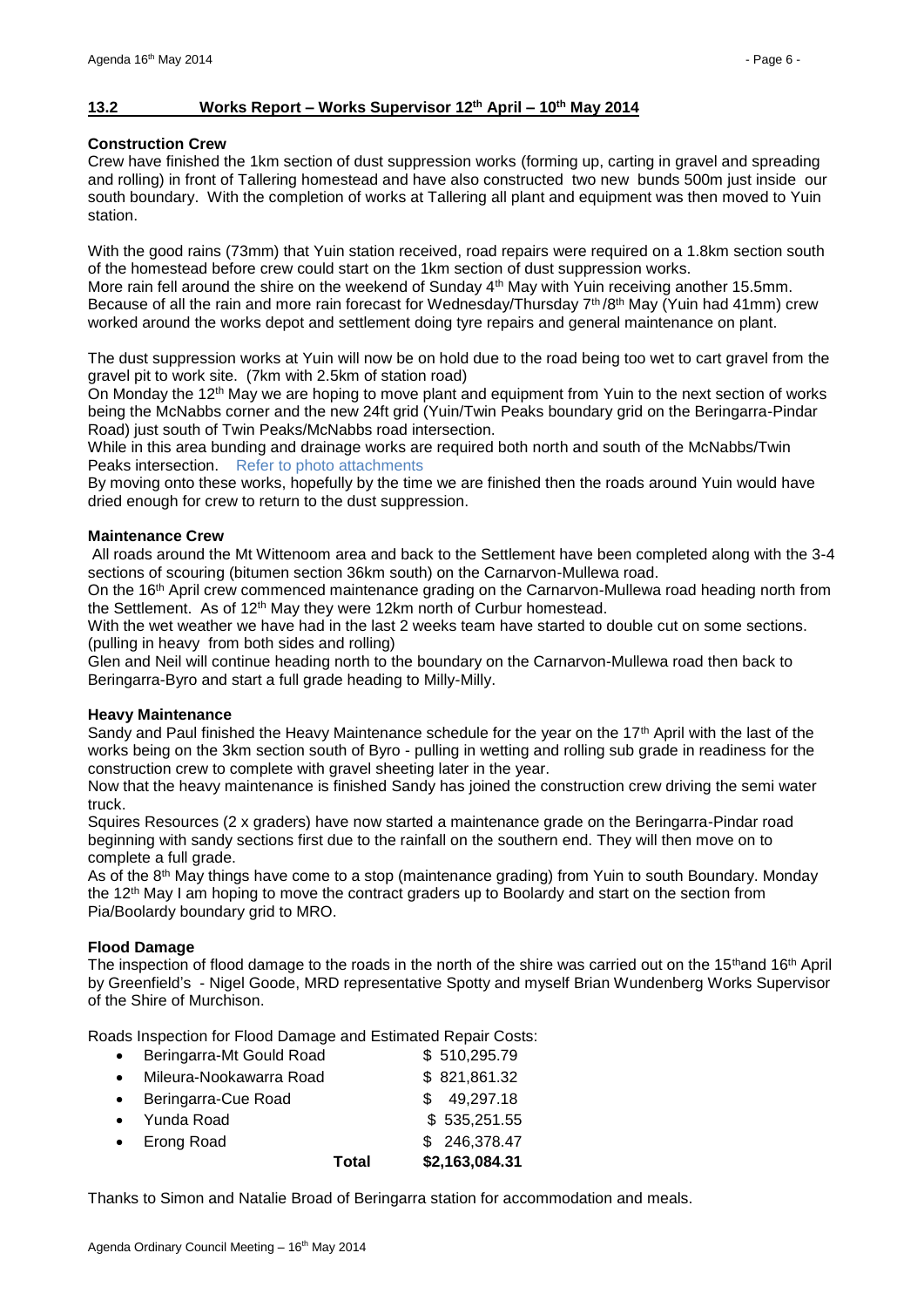#### **Grids**

On the 4<sup>th</sup> May I had the shire grid contractor clean out the second grid south of Yuin. This grid is a flow through and was full of dirt. I also had the contractor put in some channels to direct water to the flow through. See photo No. 1 and No. 2. Works very well.

#### **Staff Leave**

All outside staff from the heavy maintenance, construction and maintenance crew worked extra days up to allow them to have a 10 day break over the Easter/Anzac period. William & Colleen 05/05/14 – 08/05/14 - 4 days off Sandy this week off due to weather, back on deck Monday 12/05/14 Trevor and Leanne 05/05/14 – 30/05/14 - Annual Leave

#### **General**

Monday 14/04/14 - Road inspection and pick up - Beringarra-Pindar road.

Tuesday/Wednesday 15th/16th April - Flood damage inspection of roads in north of shire.

Thursday 17/04/14 - Council meeting.

Thursday 24/04/14 – Set up road closed sign on Beringarra-Pindar road.

Tuesday 29/04/14 - Inspection of road damage on Carnarvon-Mullewa Rd between Pinegrove and Bullardoo and then across to construction crew working at Tallering on dust suppression. Wednesday 30/04/14 - Working with construction crew on repairs to road south of Yuin.

Thursday 01/05/14 - Working with construction crew then back to settlement for meeting with CEO.

Friday 02/05/14 – Into Geraldton for tyres on ute and general shopping for shire.

| Name                           | Length of | SLK's           | Heavy-Road          | Comments               |
|--------------------------------|-----------|-----------------|---------------------|------------------------|
|                                | Road      | Graded          | Maintenance/Repairs |                        |
|                                |           | this month      | Loader-truck        |                        |
| Beringarra / Pindar            | 319.80km  | <b>12 km</b>    |                     | By Construction crew   |
|                                |           | 40km            |                     | By contractor          |
| Erong                          | 63.12km   |                 |                     |                        |
| Beringarra/Byro                | 90.89km   |                 |                     |                        |
| Twin-Peaks/Wooleen             | 47.65km   |                 |                     |                        |
| Boolardy/Kalli                 | 57.30km   |                 |                     |                        |
| Byro/Woodleigh                 | 71.00km   |                 |                     |                        |
| New Forrest/Yallalong          | 36.18km   |                 |                     |                        |
| M <sup>c</sup> Nabb/Twin-peaks | 49.75km   |                 |                     |                        |
| Yallalong-West                 | 34.46km   |                 |                     |                        |
| Mileura/Nookawarra             | 49.08km   | 15km            |                     | Patch - Flood damage   |
| Muggon                         | 38.75km   |                 |                     |                        |
| Manfred                        | 34.55km   |                 |                     |                        |
| Beringarra/Mt Gould            | 34.80km   | 8km             |                     | Patch - Flood damage   |
| Tardie/Yuin                    | 13.20km   |                 |                     |                        |
| Innouendy                      | 9.30km    |                 |                     |                        |
| <b>Boolardy Homestead</b>      | 2.00km    |                 |                     |                        |
| Yunda Homestead                | 32.80km   |                 |                     |                        |
| Meeberrie Woolleen             | 25.22km   | 15km            |                     |                        |
| Mt Wittenoom                   | 37.55km   |                 |                     |                        |
| Woolleen/Mt Wittenoom          | 33.85km   |                 |                     |                        |
| Beringarra Cue                 | 109.82km  |                 |                     |                        |
| <b>Boolardy Wooleen</b>        | 19.08km   |                 |                     |                        |
| Kalli Cue East                 | 21.87km   |                 |                     |                        |
| Coodardy Noondie               | 19.92km   |                 |                     |                        |
| <b>Butchers Track</b>          | 64.54km   |                 |                     |                        |
| <b>Butchers Muggon</b>         | 23.80km   |                 |                     |                        |
| <b>Murchison Settlement</b>    | 2.00km    | 2km             |                     |                        |
| Pinegrove Yallalong            | --------  |                 |                     |                        |
| Carnarvon-Mullewa              | 278.63km  | 65km            |                     |                        |
|                                |           | 1 <sub>km</sub> |                     | Shoulder grading south |
|                                |           |                 |                     | of settlement.         |

#### ROADS GRADED 12/04/2014 – 10/05/2014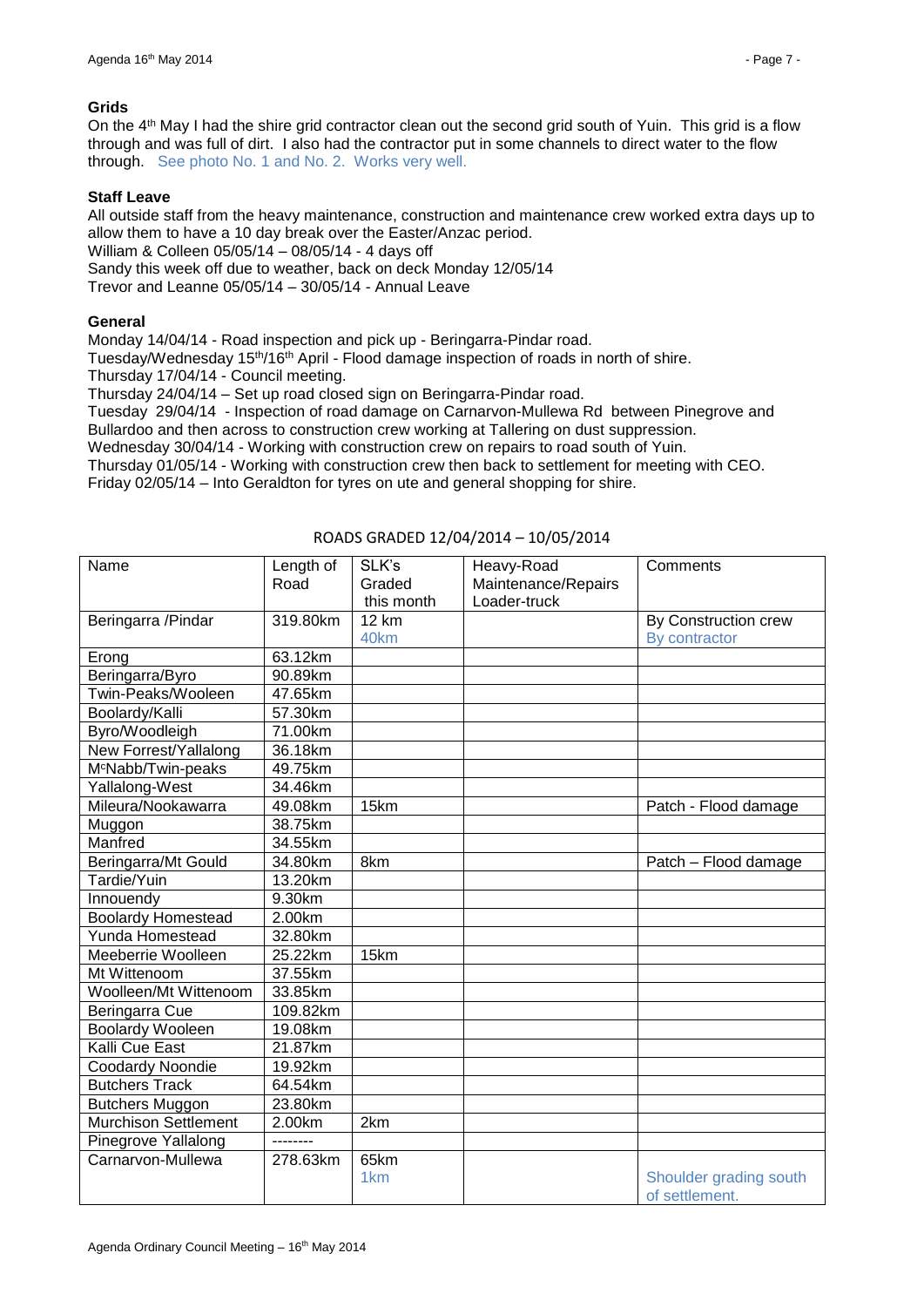| Woolgorong-South     | 15.00km |      |  |
|----------------------|---------|------|--|
| Nookawarra homestead |         |      |  |
| Errabiddy-Bluff      | 12km    | 12km |  |
| Air strip Graded     |         |      |  |

Total graded this month 170km

## **Shire of Murchison 2014/2015 Road Works Report**

#### **Construction Crew**

As of 28/04/2014 crew are working on the 3 dust suppression jobs – Tallering, Yuin and Pia Community on the Beringarra-Pindar Road. This involves 1 km of forming up road plus gravel sheeting and rolling in readiness for bitumen at a later date in the year. (DEC)

While crew are working their way up the Beringarra-Pindar road and are in the area they will also do the approaches to the two new grids - one at Yuin homestead (this will be done when crew do the dust suppression works at Yuin) and the second at the Yuin/Twin Peaks boundary grid. Improvements will also be completed to corner known as McNabbs just north of this grid. Works on this corner will help prevent water from sitting on the road and improve the line of sight when approaching the new grid from the north.

With the rains that have fallen in the last month (May) there are two bad sections that require attention on the Beringarra-Pindar road.

The first is located at the northern end of Parkers Hill from the intersection of McNabbs -Twin-Peaks road heading north for 3.5km. This section requires 4 new bunds plus drains to prevent water running down the road and washing away what gravel is left until this section comes into a works program. (there is a small stony patch in this section of road requiring gravel sheeting which we may be able to do while in the area. Approx. 300m. See photo 2

The second section is from the boundary grid of Yuin/Twin Peaks south for 2.770km. This section will also require new bunds and drains. (There is an old road that runs across the Beringarra-Pindar road on the west side to east) Talking to Rossco he informs me this old road has had some bunding but maybe more is required to prevent water running down the old road and sitting on the corner of Beringarra-Pindar road. See photo 1.

With the completion of these works and the dust suppression on the Beringarra-Pindar road crew will move back to the Carnarvon-Mullewa road and complete the reforming/gravel sheeting works on the road south of Byro.

#### **2014/2015 Works Programme**

#### **1. Carnarvon/Mullewa Road**

 The two calcrete sections south and north of Tin Hut creek require boxing out to a depth of 100mm. Fresh dirt needs to be pulled in from both sides and then remixed with polycom added, re-crushed and laid back down with a good rolling.

Just on the southern end of this section (calcrete) water lays on the road. This was picked up in this year's road inspection and will require about 1km of gravel sheeting plus improvements to bunds, drains and contour banks.

 We talked about reforming 20km of low flat areas of road per year. One section would be from the Woodleigh/Byro turn-off south for 2.5km. Need to improve the water flow at the bunds as water lays here in wet times. These sections will need to be boxed out, replaced with calcrete and good drainage on down side alongside of the bund to be installed.

#### **2. Woodleigh/Byro Road.**

 Requires gravel sheeting of stony sections, straightening out of some corners, new bunds and repairs to existing bunds.

#### **3. Carnarvon/Mullewa Road**

5.2km north of Mt Narryer - water lays on road.

This is a 1km section - Rebuild where water lays (about 400m) up 400mm. The rest of this section needs reforming by pulling in from sides and then gravel sheeting 150mm. Re-dress bunds and drains.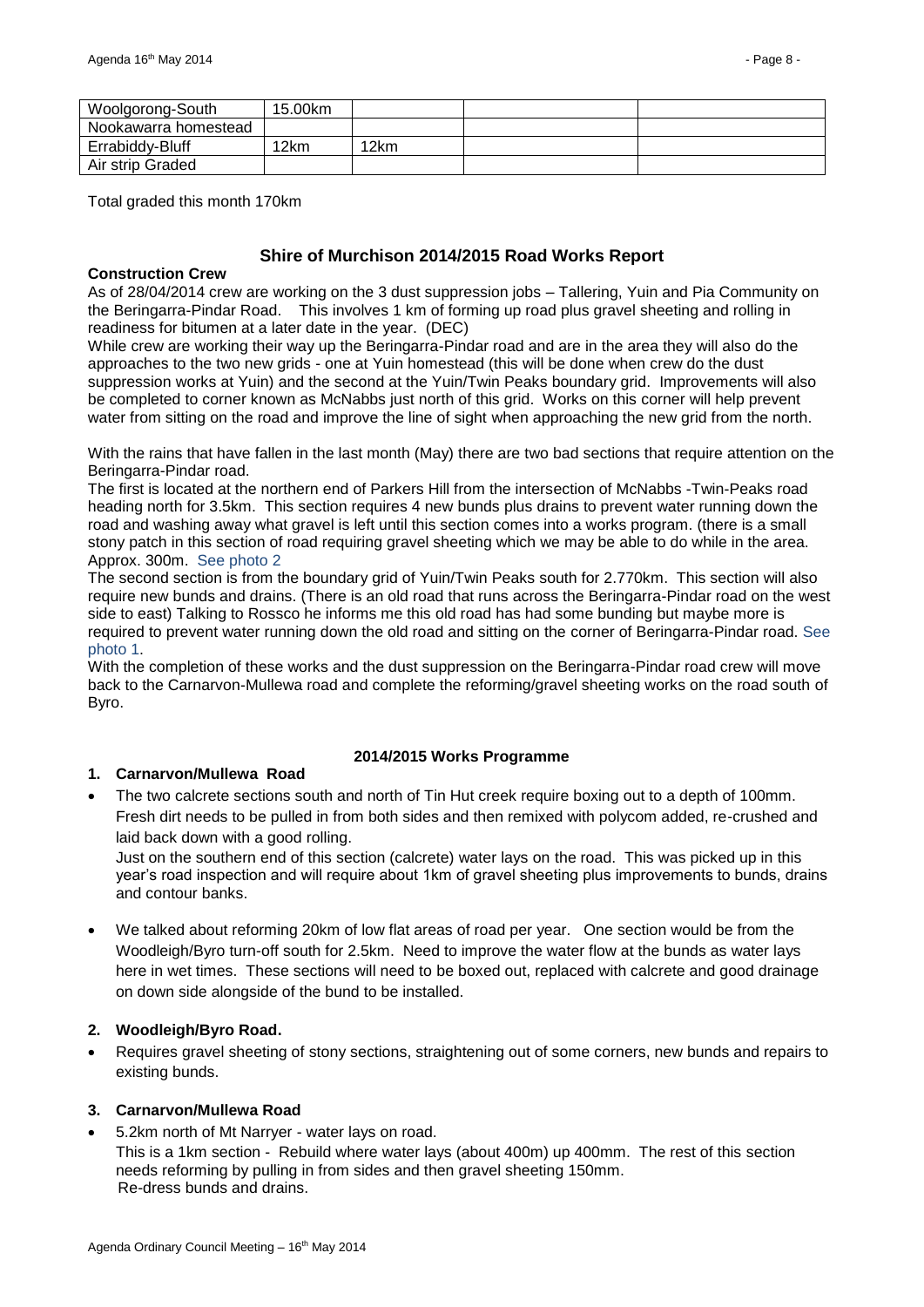#### **4. Carnarvon/Mullewa Road**

27km north of settlement - water lays on road.

This is a 1.5km section of road that requires reforming up by ripping both sides of road and sheeting with Calcrete

 Requires one new bund and drains need to be flatter and longer on west side. Need to place a contour on east side of the road from bund to bund.

#### **5. Carnarvon/Mullewa Road**

Sealing of the 4km section north of Murchison River.

## **6. Beringarra/Pindar Road**

 Sealing of the 3 dust suppression jobs. Tallering, Yuin and Pia Community

## **7. Beringarra/Cue Road**

Put in off shoot drains.

 Requires new floodway's in various places. Repairs to the shoulder on west side of road 2km south of Mileura station homestead. Place in a contour bank on west side of road 400m south of shoulder. Repair to prevent shoulder damage (This may come under flood damage repairs) Remove all but boundary grids.

## **8. Wooleen/Mt-Wittenoom Road**

2.4km of new alignment

Clear the new alignment – shape up road, gravel sheet where required, box out floodway and replace with gravel. Place stone wall in floodway. Put in new driveway for Wooleen station. New alignment through small creek at Wooleen wool shed.

#### **9. Meeberrie/Wooleen Road**

 Finish off the gravel sheeting program from last year from the intersection of Carnarvon/Mullewa road through to the big windmill at Wooleen flats. Some of this section has been completed (we moved last year due to weather)

#### **10. Carnarvon/Mullewa Road**

Forming up and gravel sheeting from the settlement to Butchers Track turn off - 8km.

#### **11. Twin Peaks Mc Nabb's Road**

3.1km of Calcrete sheeting south from Sanford Rriver.

#### **12. Butchers Track Road**

 Gravel sheeting over stony section west from Muggon shed turn-off - 1.2km More Bunds and drains 5km before western boundary. Signage required.

#### **13. Concrete Crossings for Repairs This Year**

 Murchison River crossing at Yallalong on the Yallalong-Coolcalalaya road. Yarra-Yarra crossing 3km south of Byro on the Carnarvon/Mullewa Road. Repairs to The Murchison River crossing on the Wooleen/Twin Peaks road.

#### **Recommendation:**

That the Work's Supervisor's report be accepted.

#### **Voting Requirements:**

Simple majority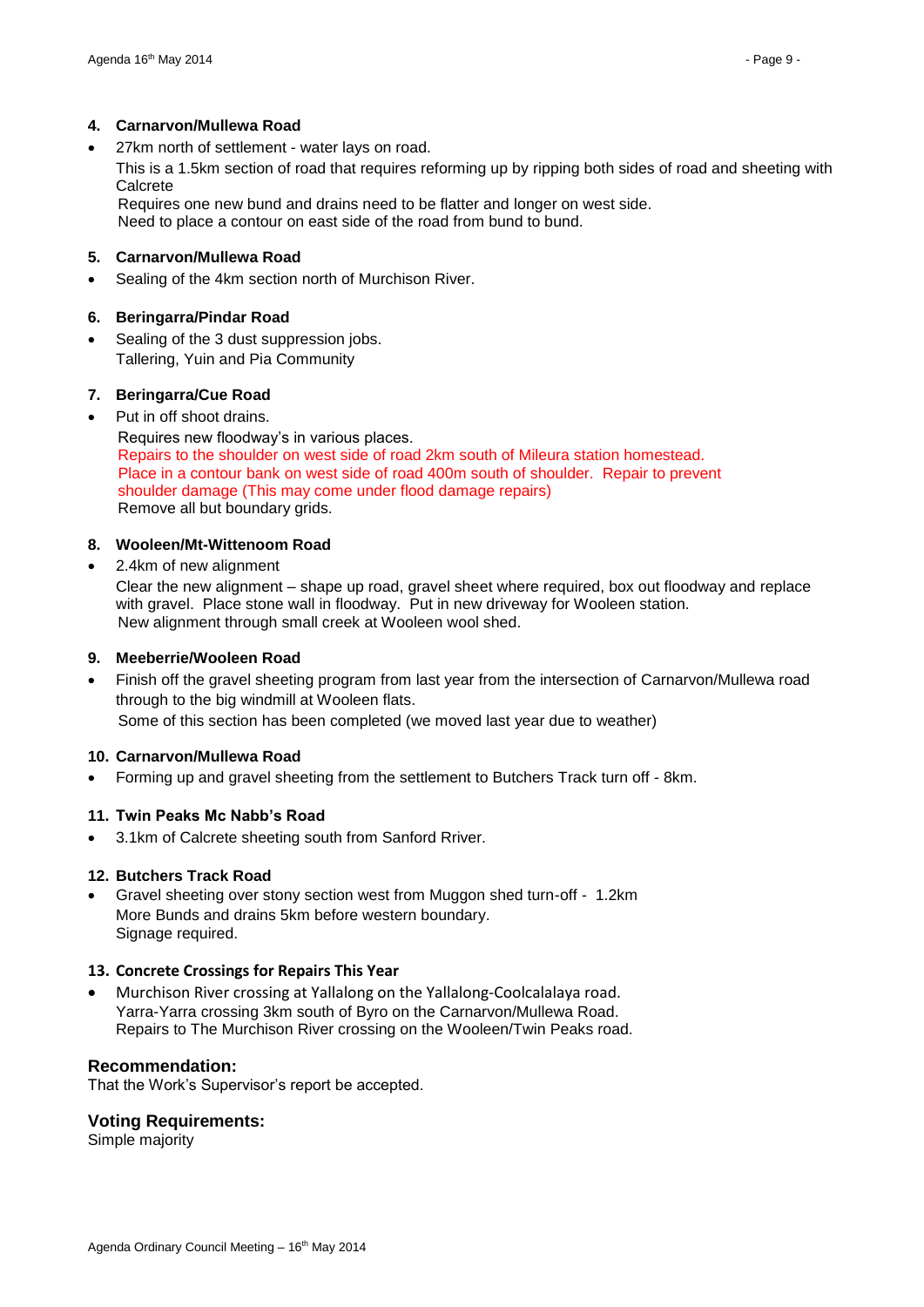# *Council Decision:*

**Moved: Councillor Seconded: Councillor**

That the Work's Supervisor's report be accepted.

**Carried/Lost For: Against:**

<span id="page-9-0"></span>**13.3 Environmental Health Officer** 

## **ACTION SHEET**

Council's Environmental Health Officer – Philip Swain

## **Date: 28 April – 1 May 2014**

Next visit proposed September/October 2014

| <b>Date</b>             | <b>Subject</b>                                        | <b>Action Taken</b>                                                                                                                                                                                                                                                                                                                                                                                                                                                                                                                                                                                                                                                                                                                                                                                                                                                                                                                                                                                                                                                                            |
|-------------------------|-------------------------------------------------------|------------------------------------------------------------------------------------------------------------------------------------------------------------------------------------------------------------------------------------------------------------------------------------------------------------------------------------------------------------------------------------------------------------------------------------------------------------------------------------------------------------------------------------------------------------------------------------------------------------------------------------------------------------------------------------------------------------------------------------------------------------------------------------------------------------------------------------------------------------------------------------------------------------------------------------------------------------------------------------------------------------------------------------------------------------------------------------------------|
| Oct 2013-<br>April 2014 | <b>Water Supply</b><br>Murchison<br><b>Settlement</b> | The issues associated with the Water Services Act 2012 and the<br>water supply at Murchison Settlement have been the subject of<br>various investigations by staff for the past 6 months. I have<br>prepared a Council report regarding this matter.<br><b>Action: Report to May Council meeting</b>                                                                                                                                                                                                                                                                                                                                                                                                                                                                                                                                                                                                                                                                                                                                                                                           |
| April 2014              | <b>New Dwelling</b>                                   | I have inspected the refurbished transportable recently delivered<br>to site and am in the process of providing plans for the verandahs<br>and carport. The plans have been forwarded to an engineer to<br>prepare footing and wind loading details and should be completed<br>shortly. The verandahs will entail retaining on three sides with<br>paving to be poured concrete. I have recommended that due to<br>this that a chemical barrier treatment be undertaken for termites<br>and that the east end (carport) be kept accessible under the<br>dwelling for termite inspection. I have issued a septic installation<br>approval to the Shire itself to enable finalisation of quotation and<br>costing of the system for the house. The earthworks for this are to<br>be undertaken shortly in conjunction with the dump point and the<br>waste site.<br>Action: CEO to organise perimeter treatment with Bifenthrin<br>or similar (Bi-flex) prior to the installation of retaining. PS to<br>finalise verandah & carport plans and Certificate of Design<br>Compliance for the same. |
| 29/4/2014               | <b>Refuse Site/s</b>                                  | I understand the earthworks are imminent to relocate the<br>settlement refuse site on Reserve 34206 to the north east corner<br>of the reserve. The existing landfill site is in a relatively tidy state<br>and can be easily pushed over regularly with the small tipping<br>face. I am still of the view that a new reserve should be surveyed<br>and created for this purpose as the reserve purposes do not<br>identify "waste disposal" or "municipal purposes" as approved<br>land uses. The historical site should also be surveyed and<br>identified within the existing Reserve 34206 as there are likely to<br>be long term implications for this land such as potential<br>contamination. I will progress this with surveyors in Geraldton in<br>the coming months.<br>Action: Brian to map the boundaries of the existing site and<br>forward information to PS. PS to get quotation on<br>documentation for excised Reserves for existing and new<br>sites from Hille Thompson & Delfos in Geraldton                                                                              |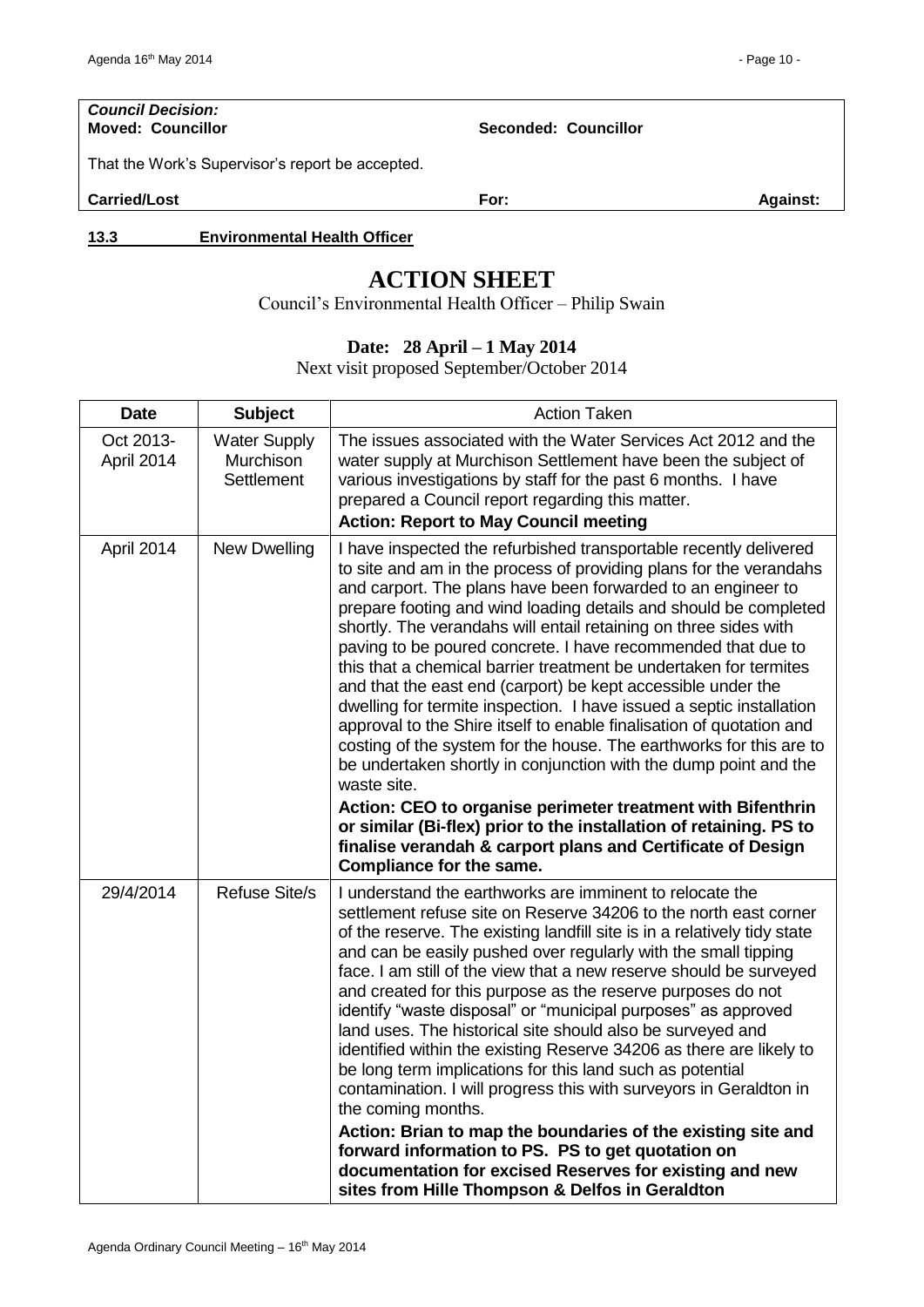| 29/4/2014 | RV Dump<br>Point                                  | I have issued an approval for the RV Dump point and a 3000I<br>holding tank fitted with alarm system and submersible pump as<br>the Department of Health are of the view that their approval is<br>unnecessary due to the low estimated daily usage. Annual pump<br>outs can be conducted in conjunction with Polocrosse or other<br>events. I am still investigating the possibility of the Shire having<br>its own trailer mounted controlled waste vehicle to reduce pump<br>out costs.<br>Action: Works Supervisor to arrange installation.                                                                                                                                                                                                                                                                                                                                                                                                                                                                                                                                                                                                                                                               |
|-----------|---------------------------------------------------|---------------------------------------------------------------------------------------------------------------------------------------------------------------------------------------------------------------------------------------------------------------------------------------------------------------------------------------------------------------------------------------------------------------------------------------------------------------------------------------------------------------------------------------------------------------------------------------------------------------------------------------------------------------------------------------------------------------------------------------------------------------------------------------------------------------------------------------------------------------------------------------------------------------------------------------------------------------------------------------------------------------------------------------------------------------------------------------------------------------------------------------------------------------------------------------------------------------|
| 29/4/2013 | <b>Food Business</b><br>Inspection -<br>Roadhouse | The operation is generally good with a few minor matters needing<br>attention. I have registered the new proprietors.<br>The previous items of structural noncompliance have been<br>rectified. The light diffusers in the kitchen were very flimsy and<br>have all broken when cleaned.<br>Items requiring attention;<br>1. The existing tubes in the kitchen and servery area need to<br>be replaced with shatterproof tubes.<br>2. Pest control by the Shire and or the proprietor should be<br>recorded to demonstrate that it is occurring;<br>3. New proprietors establishing sanitiser procedure using a<br>Quaternary Ammonia Compound.<br>Action: CEO to liaise with proprietor regarding light tubes<br>and pest control.                                                                                                                                                                                                                                                                                                                                                                                                                                                                           |
| 29/4/2014 | <b>Building</b><br>Compliance<br>issues           | The Building Act 2011 and Regulations contain references in the<br>schedules relating to permits witch mean that permits for<br>construction and demolition are not required in the Shire. The<br>delegations have now been amended to reflect the legislative<br>changes. I am negotiating with the Shire of Bruce Rock Building<br>Surveyor to provide Certificates of Design Compliance and issue<br>any notices in the future should these be required.<br>Action: CEO to resolve Planning Delegations when Draft<br>Scheme is developed. PS to provide report on other Building<br><b>Surveying services.</b>                                                                                                                                                                                                                                                                                                                                                                                                                                                                                                                                                                                            |
| 29/4/2014 | Mosquito<br>breeding within<br><b>Settlement</b>  | With the recent rainfall I have inspected road drains and the main<br>drain behind the settlement housing for evidence of mosquito<br>breeding and could find none, As previously the main source of<br>mosquito breeding is likely to septic systems throughout the<br>community, although if there is a breed-out in the next week from<br>lakes and waterways a noticeable increase in numbers could be<br>expected. There is now a supply of altosid briquettes on site for<br>treating septic systems. I have previously inspected the tanks and<br>drains and vent pipes at several houses and there are a number<br>with exposed inspection openings and there are vent pipes on a<br>number of buildings with no flywire in the vent. As discussed,<br>plugging the inspection openings and replacing mosquito proof<br>cowls on vent pipes throughout the community would go some<br>way to reducing local breeding and adult mosquito numbers. If<br>any other breeding sites are identified it would always be best to<br>treat these at the larval stage.<br>Action: Brian to reseal tanks and drains where exposed and<br>ensure vent pipe cowls throughout the community are<br>mosquito proof. |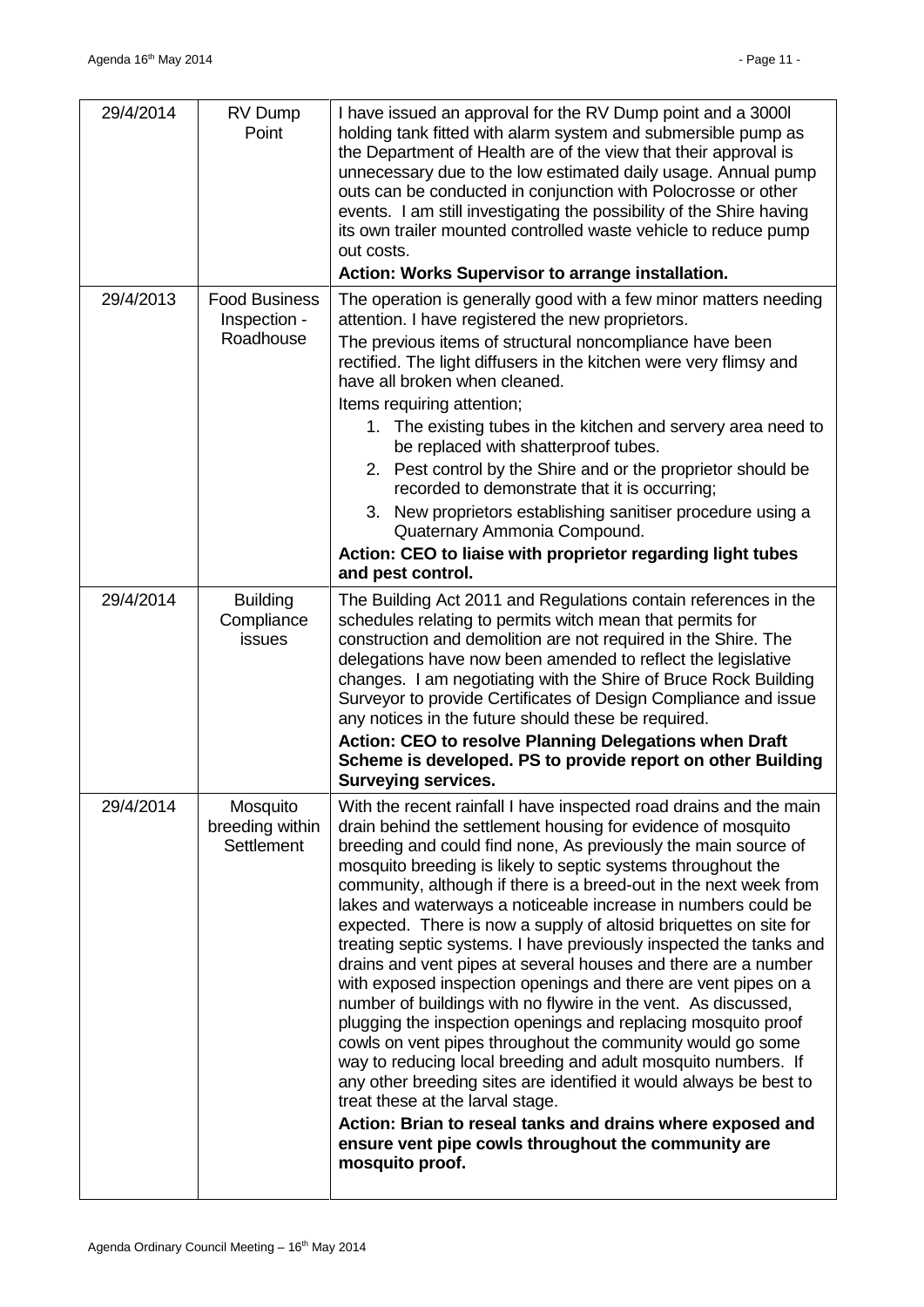| 29/4/2014 | Caravan Park<br>Inspection                                                                                | I have inspected this facility and the park is generally well<br>maintained. I am still concerned about the provision of fire fighting<br>equipment as I believe the current arrangements are inadequate.<br>A fire hose reel at both ends of the caravan area should be given<br>priority. I am also concerned about the state of the septic<br>installation and have discussed with the Ceo the possibility of<br>undertaking earthworks while the contractor is in town to install 2<br>additional semi-inverted leach drains where the river-sand pile is<br>adjacent to the ablution block. Items requiring attention are;<br>1. Fire hose reels to be installed at both standpipes at the<br>ends of the caravan park;<br>2. All fire services be inspected and tagged (This was due in<br>March 2014);<br>3. The hose stands be included in the fire services inspection<br>regime;<br>4. Budget provision being made to upgrade the leach drains<br>for the ablution block;<br>5. Border tiles in Mens shower cubicle 1 be re-glued and<br>grouted<br>I have provided contact details for an alternative Fire Services<br>company in Geraldton to the CEO. The other key noncompliance<br>is the laundry facility, which is pending. As before a slop-hopper<br>should be available as part of the existing ablutions and if not<br>present included in the laundry project. The laundry requirements<br>have been provided in a previous report.<br>Action: CEO to arrange fire service & maintenance items and<br>continue to explore options for the provision of a laundry<br>building. Brian to undertake earthworks to enable installation<br>of additional leach drains when funds allow. |
|-----------|-----------------------------------------------------------------------------------------------------------|----------------------------------------------------------------------------------------------------------------------------------------------------------------------------------------------------------------------------------------------------------------------------------------------------------------------------------------------------------------------------------------------------------------------------------------------------------------------------------------------------------------------------------------------------------------------------------------------------------------------------------------------------------------------------------------------------------------------------------------------------------------------------------------------------------------------------------------------------------------------------------------------------------------------------------------------------------------------------------------------------------------------------------------------------------------------------------------------------------------------------------------------------------------------------------------------------------------------------------------------------------------------------------------------------------------------------------------------------------------------------------------------------------------------------------------------------------------------------------------------------------------------------------------------------------------------------------------------------------------------------------------------------------------------------------------------------------|
| 30/4/2014 | Wooleen<br><b>Station Food</b><br>Business,<br><b>Lodging House</b><br>and Caravan<br>Park<br>Inspections | I have inspected and registered the Station as a Food Business<br>and evaluated the issues to be addressed to enable the continued<br>operation of Caravan Parking at the station. I will prepare a report<br>to Council to approve the location as a Nature Based Park to<br>enable the operation to continue and be compliant with the<br>Caravan and Camping Ground Regulations. I have provided the<br>operators with information and guidance regarding the Food Act<br>issues and the lodging house legislation. There are some issues<br>that require addressing however the operators are in the process<br>of rectifying these (e.g. electrical compliance)<br>Action: PS to prepare report regarding nature based park<br>approval. PS to follow other issues next visit.                                                                                                                                                                                                                                                                                                                                                                                                                                                                                                                                                                                                                                                                                                                                                                                                                                                                                                                      |
| 1/5/2014  | Sportsmans<br>Club                                                                                        | The various maintenance items associated with the sportsmans<br>Club have been addressed with the exception of the Air-<br>conditioning vents in the kitchen area<br>Action: CEO to organise replacement air conditioning vents<br>for kitchen and have the same sealed to the ceiling.                                                                                                                                                                                                                                                                                                                                                                                                                                                                                                                                                                                                                                                                                                                                                                                                                                                                                                                                                                                                                                                                                                                                                                                                                                                                                                                                                                                                                  |
| Pending   | <b>Food Business</b><br>Approvals &<br><b>Lodging House</b><br>Operations                                 | I have discussed the issues associated with compliance regarding<br>food sale at stations and lodging house requirements. I believe it<br>is important that the Shire assist operators to be as compliant as<br>possible without impacting on their capacity to deliver services to<br>contractors and or the tourist industry. Between now and next visit<br>I will clarify the nature of the operations and where necessary<br>conduct inspections in September/October. The key issues here<br>are food, fire and electrical safety associated with those operators                                                                                                                                                                                                                                                                                                                                                                                                                                                                                                                                                                                                                                                                                                                                                                                                                                                                                                                                                                                                                                                                                                                                   |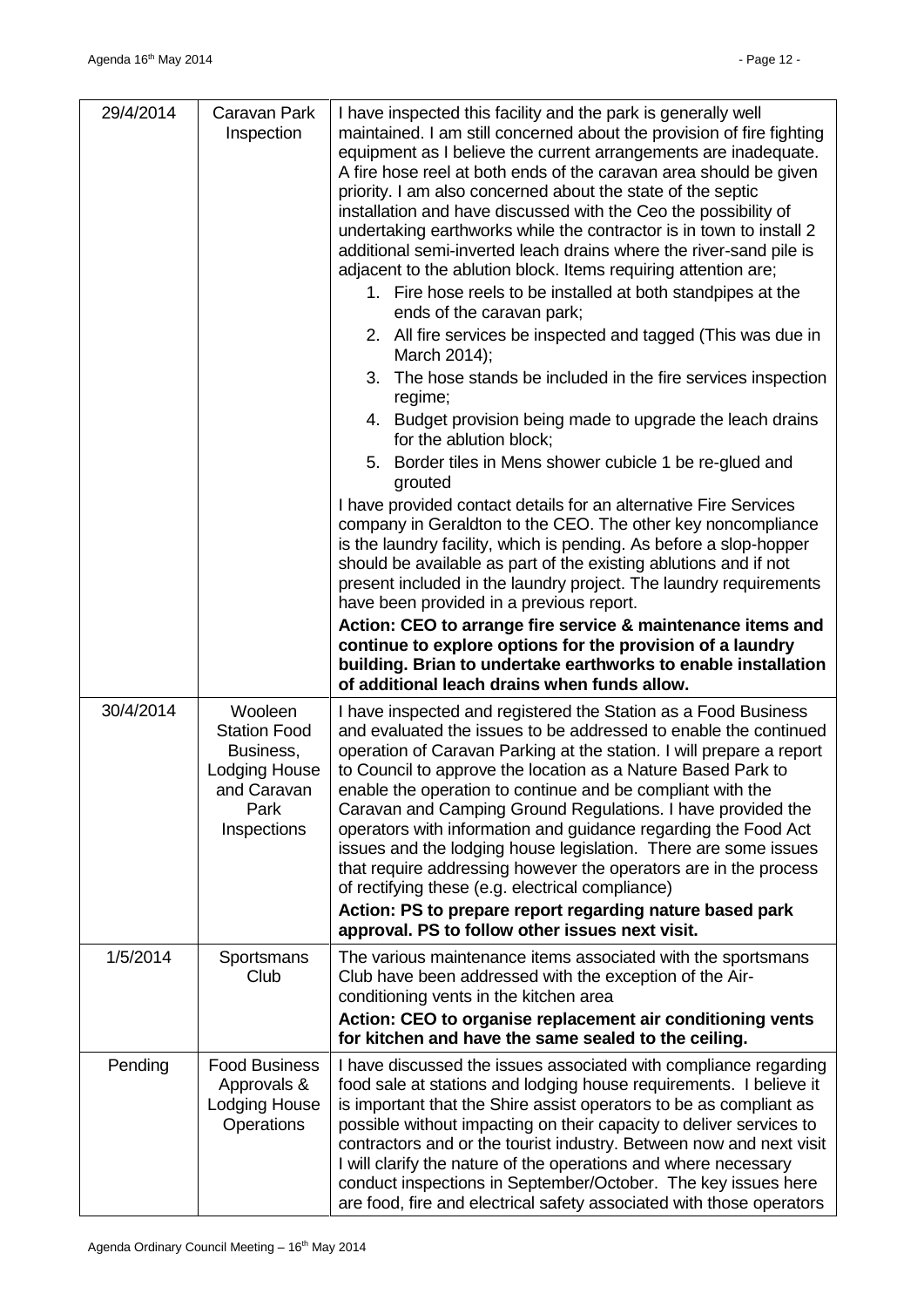|         |                                    | Action: CEO to distribute Food Business Notification forms<br>and discuss any lodging house operations with stations.                                                                                                                                                                                                                                                                                                                  |
|---------|------------------------------------|----------------------------------------------------------------------------------------------------------------------------------------------------------------------------------------------------------------------------------------------------------------------------------------------------------------------------------------------------------------------------------------------------------------------------------------|
| Pending | Controlled<br><b>Waste Vehicle</b> | As above, I believe the Shire should explore the possibility of<br>having a "Controlled Waste" vehicle on site for pumping out the<br>RV Dump point and septics as required. I have sought licensing<br>and registration information on this from the Department of<br>Environmental Regulation.<br>Action: EHO to confirm approval process to establish<br>controlled waste collection and disposal at Murchison<br><b>Settlement</b> |
| Pending | Settlement<br>Swimming<br>Pool     | As advised previously the pool is not a public pool and therefore<br>does not require full compliance with the Health (Aquatic<br>Facilities) Regulations 2007. I have inspected the gates and<br>fences and they are compliant. As before, I recommend that<br>Council consider the installation of a continuous monitoring and<br>chlorination system such as a "Chemigem".                                                          |

#### **Recommendation:**

That the EHO's report be accepted.

## **Voting Requirements:**

Simple majority

<span id="page-12-3"></span><span id="page-12-2"></span><span id="page-12-1"></span><span id="page-12-0"></span>

| <b>Council Decision:</b><br><b>Moved: Councillor</b>            | Seconded: Councillor                                                                                                                                                                                                                                               |                 |
|-----------------------------------------------------------------|--------------------------------------------------------------------------------------------------------------------------------------------------------------------------------------------------------------------------------------------------------------------|-----------------|
|                                                                 |                                                                                                                                                                                                                                                                    |                 |
| <b>Carried/Lost</b>                                             | For:                                                                                                                                                                                                                                                               | <b>Against:</b> |
| <u>14.</u>                                                      | <b>ANNOUNCEMENTS CONCERNING MEETINGS ATTENDED</b>                                                                                                                                                                                                                  |                 |
| <b>Shire President</b><br>14.1                                  |                                                                                                                                                                                                                                                                    |                 |
| <b>Councillors</b><br>14.2                                      |                                                                                                                                                                                                                                                                    |                 |
| 15.                                                             | <b>REPORTS OF COMMITTEES</b>                                                                                                                                                                                                                                       |                 |
| Nil                                                             |                                                                                                                                                                                                                                                                    |                 |
| <b>FINANCE</b><br>16.                                           |                                                                                                                                                                                                                                                                    |                 |
| 16.1                                                            | <b>Financial Activity Statements April 2014</b>                                                                                                                                                                                                                    |                 |
| File:<br>Author:<br>Interest Declared:<br>Date:<br>Attachments: | Jenny Goodbourn - Chief Executive Officer<br>No interest to disclose<br>12 <sup>th</sup> May 2014<br>Financial Activity Statements for 10 months to 30th April 2014<br><b>Balance Sheet</b><br><b>Income Statement Detail</b><br>Income Statement by Nature & Type |                 |

#### <span id="page-12-5"></span><span id="page-12-4"></span>**Matter for Consideration:**

Council to consider adopting the monthly financial statements for April 2014.

Income Statement Summary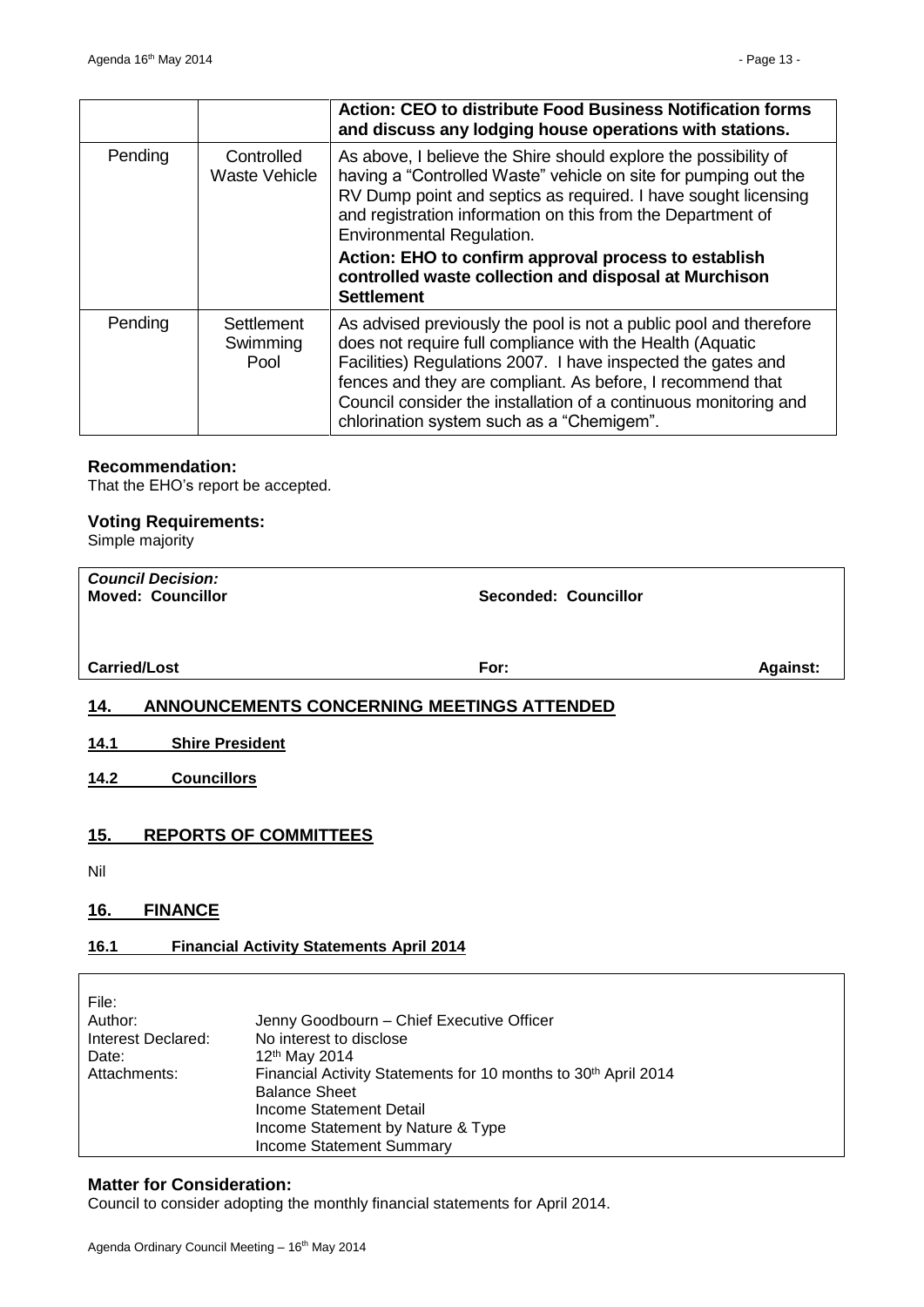## **Background:**

The Local Government (Financial Management) Regulations 1996. Regulation 34 requires that local government report on a monthly basis and prescribes what is required to be reported.

#### **Comment:**

The Current Position at 30 April 2014 is a surplus of \$751,915 against a YTD Budget surplus of \$2,344,428 so down \$1,592,513:

| Add Operating Revenues down     | (493,036)   |
|---------------------------------|-------------|
| Add Operating Expenditure down  | 682,941     |
| Less Funding Balance Adjustment | (351, 333)  |
| Less Capital Revenue down       | (2,520,938) |
| Add Capital Expenditure down    | 1,091,454   |
| Less Rate Revenue down          | (1,601)     |
|                                 | (1,592,513) |

This is mainly due to the MWIP grant monies for the Ballinyoo Bridge which were budgeted to be received in April but will in fact be received in May. Also we had worked on receiving \$2,100,000 up front as in their original FAA draft. However on signing of the FAA this is now \$3,400,000 up front with only \$100,000 retained to be paid on completion of the project.

Refer pages 18 to 20 of the attachment for the status of Capital Disposals and Acquisitions against Budget and to pages 25 to 28 for details of major variances against budget. Most of the variances are due to timing issues – i.e. Ballinyoo Bridge no expenditure yet but was budgeted for payments in March.

Capital Expenditure that impacted the Balance Sheet in March was:

C14204 New Staff Residence, purchase and transportation to shire \$132,871

Following the state budget on Thursday the  $8<sup>th</sup>$  May the CEO received a phone call from Minister Redman's office to advise that the \$505,851 CLGF money from 2012/2013, which we had lost has been re-instated and will be paid in the 2014/2015 financial year. This will allow us to bring the projects we had side-lined back into the 2014/2015 budget and is extremely exciting news.

## **Statutory Environment:**

Local Government Act 1995

Section 6.4–Specifies that a local government is to prepare "such other financial reports" as is prescribed.

Local Government (Financial Management) Regulations 1996 Regulation 34 states:

> (1) A local government is to prepare each month a statement of financial activity reporting on the sources and applications of funds, as set out in the annual budget under regulation 22(1)(d) for that month in the following detail:

(a) Annual budget estimates, taking into account any expenditure incurred for an additional purpose under section 6.8(1)(b) or (c);

(b) Budget estimates to the end of month to which the statement relates;

(c) Actual amounts of expenditure, revenue and income to the end of the month to which the statement relates;

(d) Material variances between the comparable amounts referred to in paragraphs (b) and

(e) The net current assets at the end of the month to which the statement relates.

## **Strategic Implications:**

Nil.

## **Policy Implications:**

Nil.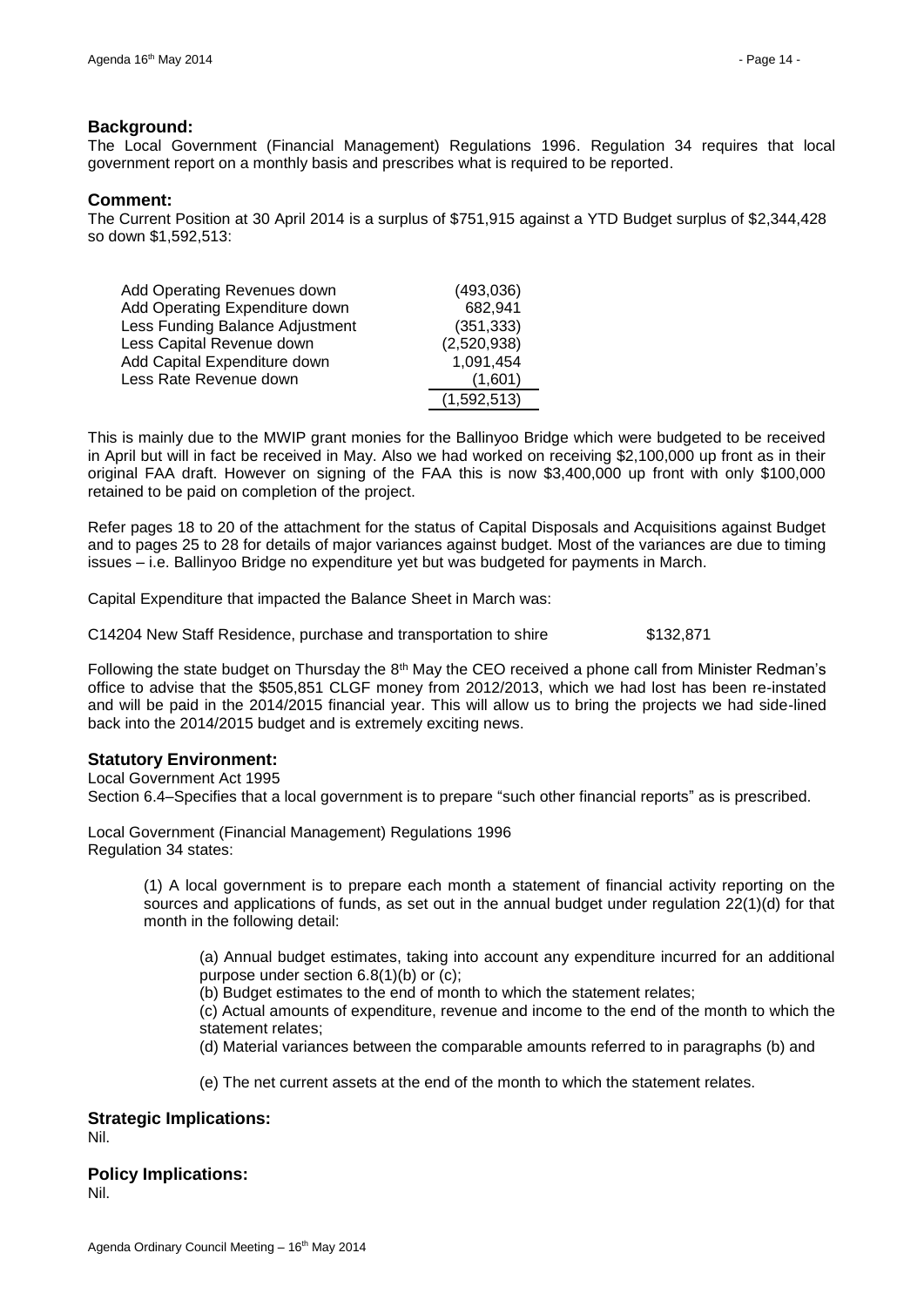#### **Budget/Financial Implications:**

Reports showing year to date financial performance allow monitoring of actual expenditure, revenue and overall results against budget targets.

#### **Sustainability Implications:**

- **Environmental:**
- There are no known significant environmental considerations
- **Economic:**
	- There are no known significant economic considerations
- **Social:** There are no known significant considerations

**Consultation:**

UHY Haines Norton

**Comment:**

Nil.

#### **Recommendations:**

That Council adopt the financial statements for the period ending 30<sup>th</sup> April 2014, as attached.

## **Voting Requirements:**

Simple majority.

| <b>Council Decision:</b><br><b>Moved: Councillor</b> | <b>Seconded: Councillor</b> |                 |
|------------------------------------------------------|-----------------------------|-----------------|
| <b>Carried/Lost</b>                                  | For:                        | <b>Against:</b> |

#### <span id="page-14-0"></span>**16.2 Accounts Paid during the period since the last list was adopted/endorsed by Council**

| File:              |                                           |
|--------------------|-------------------------------------------|
| Author:            | Jenny Goodbourn - Chief Executive Officer |
| Interest Declared: | No interest to disclose                   |
| Date:              | 12 <sup>th</sup> May 2014                 |
| Attachments:       | EFT & Cheque Details for April 2014       |

#### **Matter for Consideration:**

Authorisation of accounts paid during the month of April 2014.

#### **Background:**

Accounts paid are required to be submitted each month.

#### **Statutory Environment:**

Local Government (Financial Management) Regulations 1996 Reg 13(1)–Requires that where the Chief Executive Officer has delegated power to make payments from the Municipal or Trust funds a list of accounts paid is to be prepared each month.

#### **Strategic Implications:**

None

## **Policy Implications:**

None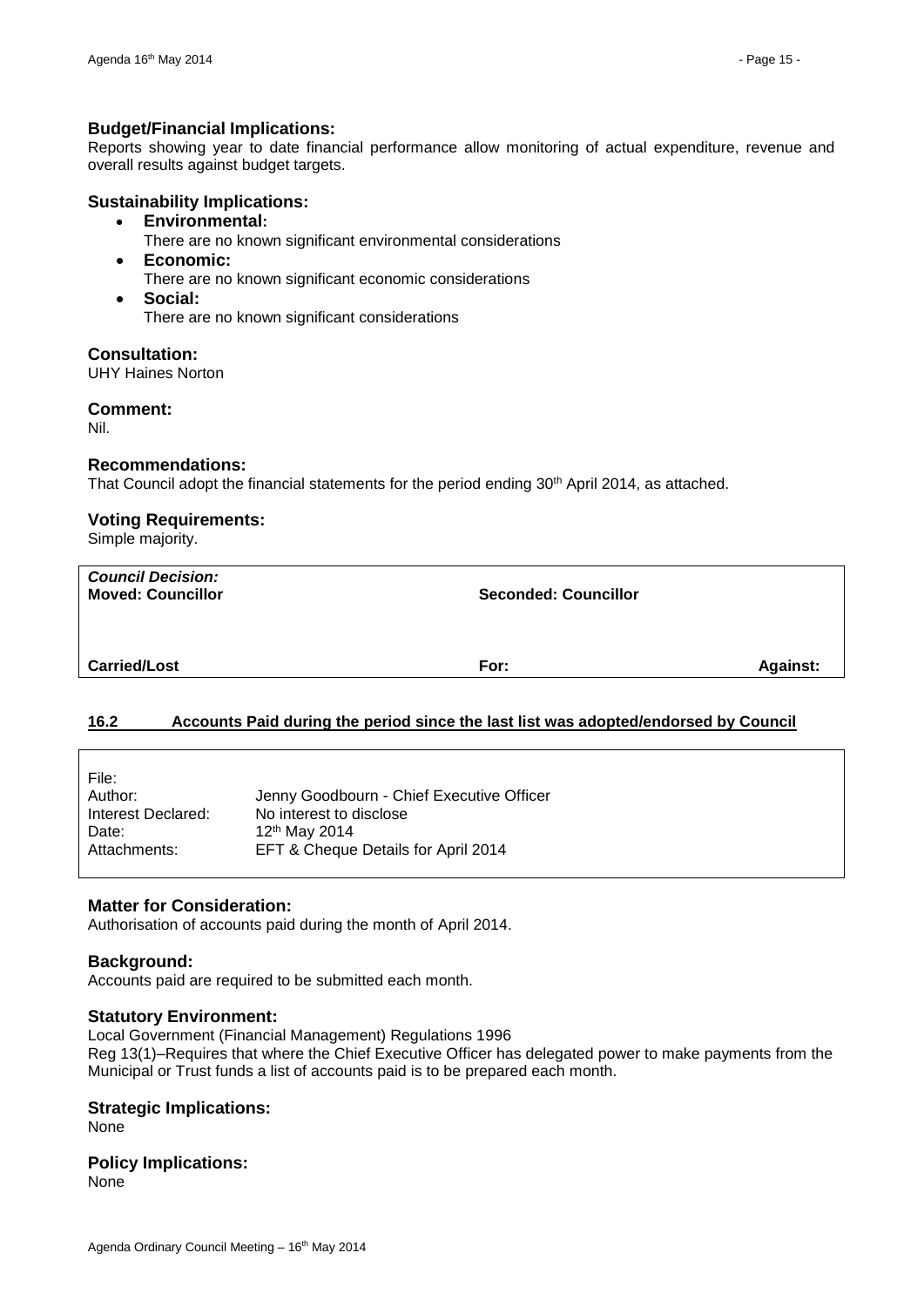## **Budget/Financial Implications:**

Payment from the Municipal and Trust Bank Accounts.

## **Sustainability Implications:**

- **Environmental:**
	- There are no known significant environmental considerations
- **Economic:** There are no known significant economic considerations **Social:**
	- There are no known significant considerations

## **Consultation:**

None

## **Recommendation:**

That the April accounts as per the attached Schedule presented to this meeting totalling \$1,769,218.82, which includes \$875,000 of intra account transfers, be passed for payment/endorsed by Council.

## **Voting Requirements:**

Simple majority

| <b>Council Decision:</b><br><b>Moved: Councillor</b> |                               | <b>Seconded: Councillor</b> |                 |  |  |
|------------------------------------------------------|-------------------------------|-----------------------------|-----------------|--|--|
| <b>Carried/Lost</b>                                  |                               | For:                        | <b>Against:</b> |  |  |
| 16.3                                                 | <b>Differential Rates</b>     |                             |                 |  |  |
| File:<br>Author:                                     | 2.4 Budget<br>Jenny Goodbourn |                             |                 |  |  |

<span id="page-15-0"></span>

| Author:            | Jenny Goodbourn         |
|--------------------|-------------------------|
| Interest Declared: | No interest to disclose |
| Date:              | 10/05/2014              |
| Attachments:       | N/A                     |
|                    |                         |

#### **Matter for Consideration:**

Council to consider the imposition of differential rates for the 2014-15 Budget.

#### **Background:**

Historically, the Shire of Murchison has imposed differential rates on the basis of whether the land is used for pastoral purposes, mineral exploration or mining and a minimum rate is set separately on each differential rating category. Council believes that this is more equitable than a flat general rate, drawing more revenue from those enterprises that may cause de-generation of infrastructure through higher usage.

## **Comment:**

In the preparation of the 2014-15 Budget, we have seen no cause to move away from differential rating, as it returns a reasonable financial contribution to Council on an equitable basis. Council is given three options to consider:-

- Option 1- Leaving the rate in the dollar and the minimums the same as those imposed in 2013/14;
- Option 2 Raising the rate in the dollar the minimums by the current 6401.0 Consumer Price Index increase of 3.1% for the year from March Quarter 2013 to March Quarter 2014;
- Option3 An across the board rise of 5% in the rate in the dollar and the minimum rates.

A table is attached showing the budgeted income from the three options.

If Council decides to rate on a differential basis in 2014-15, local public notice is required to be given of its intention to do so, giving details of each rate or minimum payment and inviting submissions within 21 days of the notice.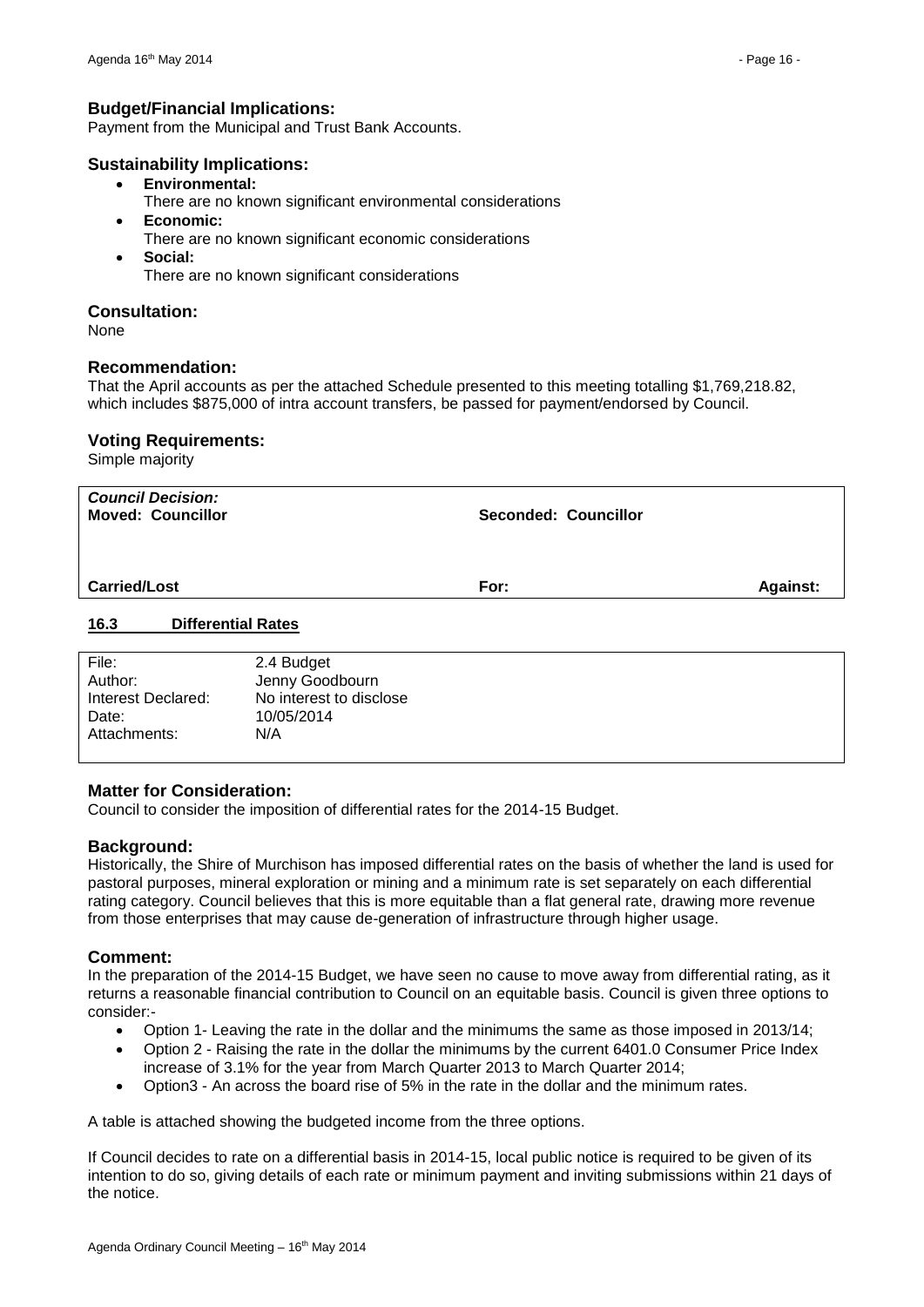Any submissions received will be considered at the June 2014 Ordinary Council Meeting, before making the final decision regarding the imposition of the rate or minimum payment, with or without modification.

This year, as last year, the differential rate for mining will be more than twice the lowest differential rate and Ministerial approval will be required before the rates can be imposed.

#### **Statutory Environment:**

Section 6.33 of the Local Government Act 1995 allows a local government to impose differential general rates according to the purpose for which the land is zoned, the purpose for which the land is held or used, whether or not the land is vacant or any other characteristic as prescribed by the Regulations.

In imposing a differential general rate a local government is not to, without the approval of the Minister, impose a differential rate which is more than twice the lowest differential rate imposed by it.

Section 6.35 (6) of the Local Government Act allows a local government to impose a minimum rate separately to each differential rating category where a differential general rate is imposed.

#### **Strategic Implications:**

Nil

## **Sustainability Implications**

- **Environmental**
	- There are no known significant environmental implications associated with this decision
- **Economic**
	- There are no known significant economic implications associated with this decision.
- **Social**

There are no known significant social considerations that need to be addressed as a result of this decision.

#### **Policy Implications:**

Nil

## **Financial Implications:**

Setting the rates is an integral part of the annual budget review process and projected rate incomes are included in the integrated strategic plans.

#### **Consultation:**

Nil

#### **Recommendation:**

That Council introduces differential rates and sets minimum rates in the 2014-15 year as per option 1, 2 or 3 (*strike through as appropriate*) of the appended table.

Payment of rates charges may be made in a single payment or by four instalments at dates to be set as part of the budget adoption.

An administration fee of \$15 will apply to the instalment option and an 8% penalty interest will apply to late payments.

The ESL Levy and interest will be charged in accordance with instructions from DFES.

#### **Voting Requirements:**

Absolute majority required.

| <b>Council Decision:</b><br><b>Moved: Councillor</b> | Seconded: Councillor |                 |
|------------------------------------------------------|----------------------|-----------------|
| <b>Carried/Lost</b>                                  | For:                 | <b>Against:</b> |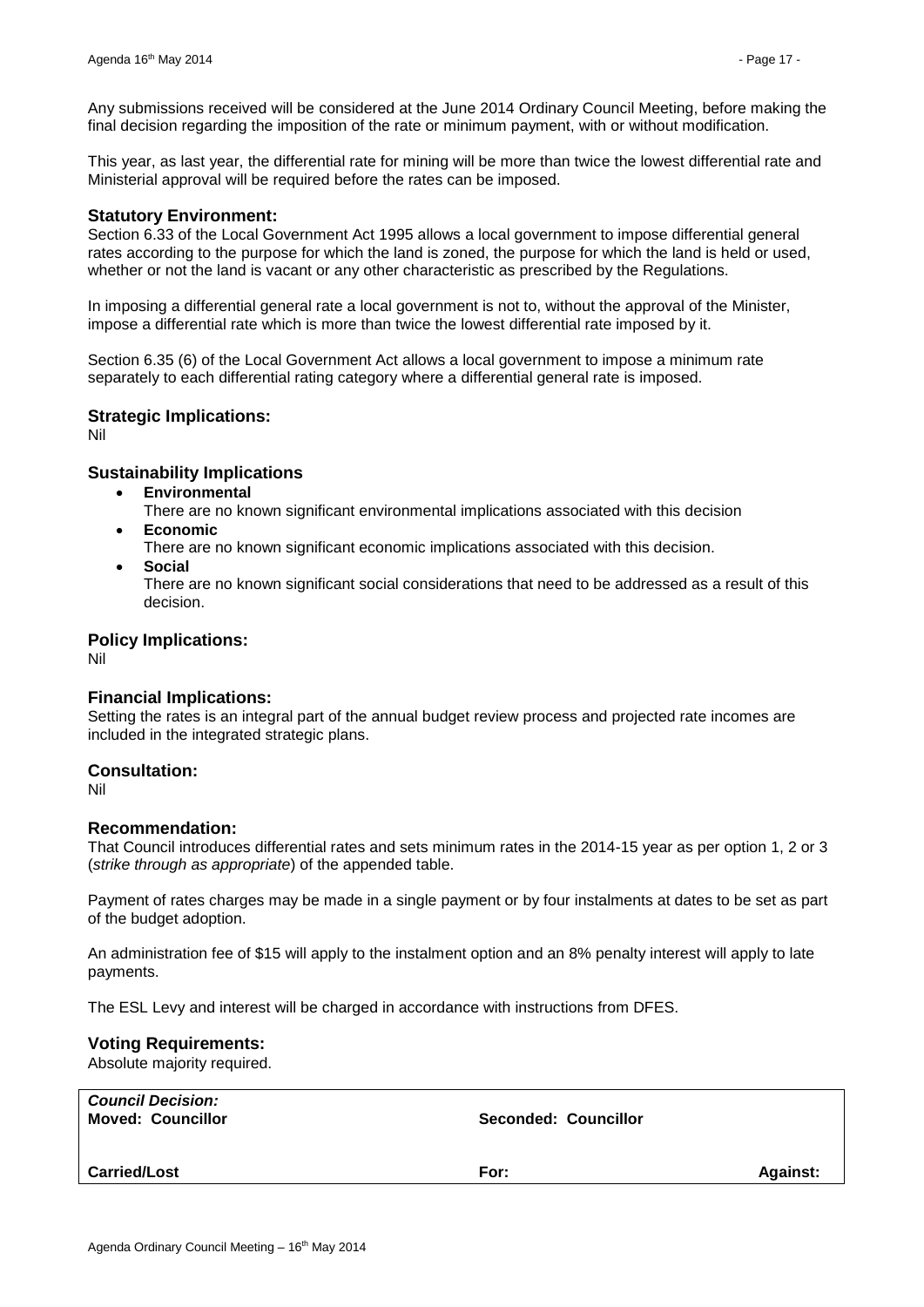| <b>RATE TYPE</b>                                                                                                                                                                                                    | RATE IN \$      |    | Option 1   | <b>RATE IN \$</b> |    | Option 2       | <b>RATE IN \$</b> | Option 3         | No of Props |
|---------------------------------------------------------------------------------------------------------------------------------------------------------------------------------------------------------------------|-----------------|----|------------|-------------------|----|----------------|-------------------|------------------|-------------|
|                                                                                                                                                                                                                     | Same as 2013-14 |    | Revenue    | $+$ CPI 3.1%      |    | <b>Revenue</b> | $+5%$             | Revenue          |             |
| Differential Rate UV                                                                                                                                                                                                |                 |    |            |                   |    |                |                   |                  |             |
| Pastoral                                                                                                                                                                                                            | 0.025422        | \$ | 54,509.62  | 0.0262            | \$ | 56,177.80      | 0.0267            | \$<br>57,249.89  | 23          |
| <b>Mining</b>                                                                                                                                                                                                       | 0.27224         | \$ | 141,174.41 | 0.2806            | \$ | 145,509.61     | 0.2858            | \$<br>148,206.16 | 5           |
| Exploration/Prospecting                                                                                                                                                                                             | 0.091718        | \$ | 82,879.83  | 0.0946            | \$ | 85,484.17      | 0.0963            | \$<br>87,113.35  | 34          |
| <b>Minimum Rates</b>                                                                                                                                                                                                |                 |    |            |                   |    |                |                   |                  |             |
| Pastoral                                                                                                                                                                                                            | 249             | \$ | 1,245.00   | 256               | \$ | 1,280.00       | 261               | \$<br>1,305.00   | 5           |
| <b>Mining</b>                                                                                                                                                                                                       | 375             | \$ |            | 387               | \$ |                | 394               | \$               | 0           |
| Exploration/Prospecting                                                                                                                                                                                             | 375             | \$ | 11,625.00  | 387               | \$ | 11,997.00      | 394               | \$<br>12,121.00  | 31          |
| <b>Totals</b>                                                                                                                                                                                                       |                 | \$ | 291,433.86 |                   | \$ | 300,448.58     |                   | \$<br>305,995.40 | 98          |
| (The Total is based on information at hand when preparing the report and the number of properties and their values may vary slightly if a new schedule is received<br>from Landgate prior to preparing the Budget.) |                 |    |            |                   |    |                |                   |                  |             |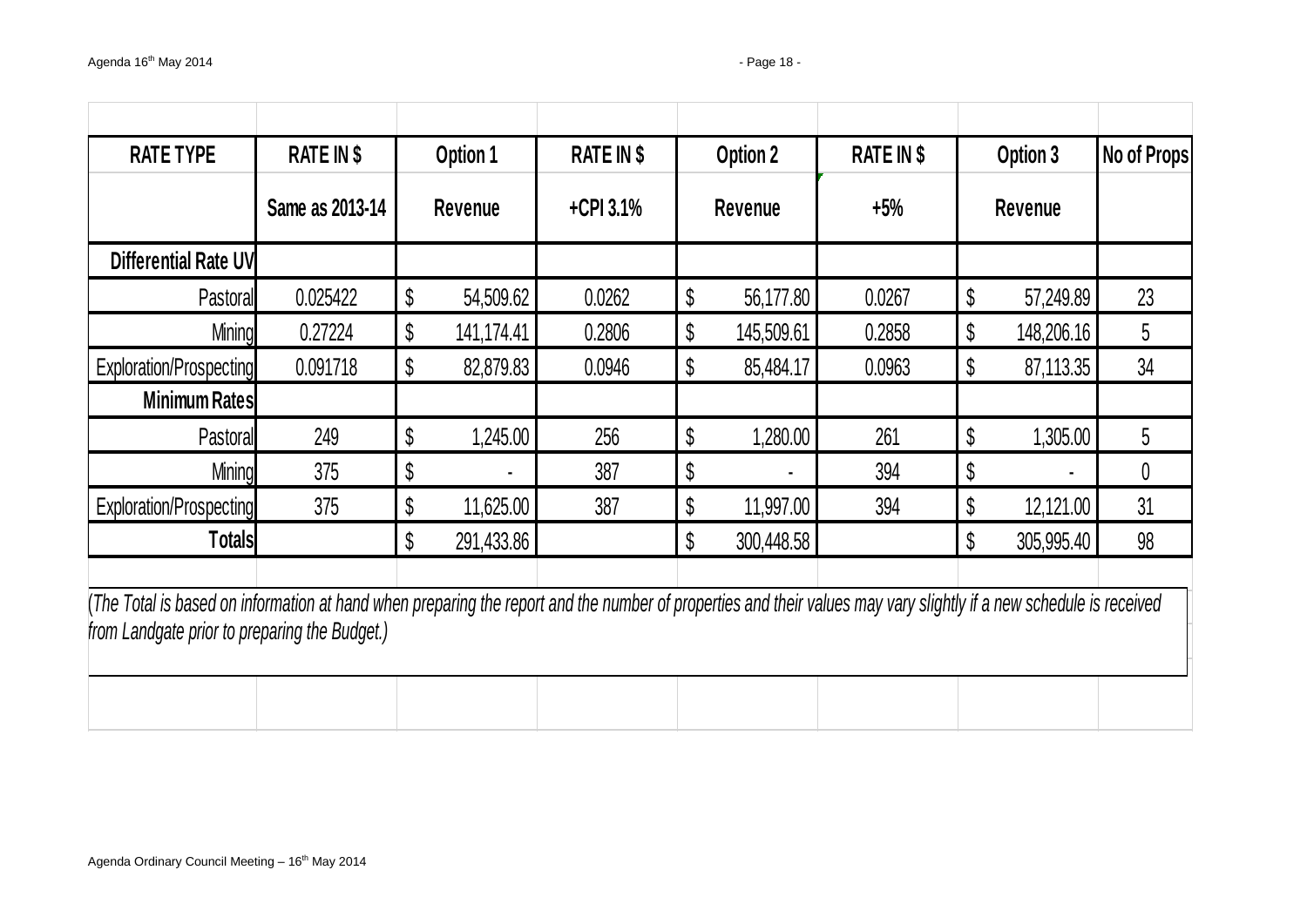<span id="page-18-0"></span>

#### **Matter for Consideration:**

Council to consider writing off uncollectable rates.

#### **Background:**

There are four small outstanding rate accounts which were for exploration licences in the name of Southstar Diamonds. The amounts on these assessments have been outstanding since August 2008. Recently overdue notices were issued and M&M Walter Consulting who received the notices and contacted the shire to advise the company is no longer in operation and they have no forwarding address for them.

#### **Comment:**

On further investigation I can confirm that all four tenements were surrendered on the 11<sup>th</sup> August 2008. However the tenement schedules relating to this were not processed until September 2010. At this point an interim credit was raised for  $12<sup>th</sup>$  August 2008 –  $30<sup>th</sup>$  June 2009, and the rates raised for 2009-2010 were reversed.

Subsequent reminder notices have been issued but they would not have initiated until over two vears after the tenements had been surrendered. Had the follow up been closer to the date of surrender we would have stood a good chance of receiving payment, but now nearly six years after there is little hope of securing any monies. Especially as the company no longer seems to be in operation. A search of the Mineral Titles Office has shown the company has no active tenements.

| Assessment #  | Principal owing | Interest owing | <b>Total Owing</b> |
|---------------|-----------------|----------------|--------------------|
| 239           | \$87.06         | \$12.90        | \$99.96            |
| 309           | \$164.50        | \$24.37        | \$188.87           |
| 310           | \$39.80         | \$5.90         | \$45.70            |
| 311           | \$174.13        | \$25.80        | \$199.93           |
| <b>TOTALS</b> | \$465.49        | \$68.97        | \$534.46           |

I would therefore suggest that these monies are written off and the files closed. There is a provision for bad and doubtful debts within this year's budget.

#### **Statutory Environment:**

Section 6.12 of the Local Government Act 1995 allows a local government the power to defer, grant discounts, waive or write off debts.

#### **Strategic Implications:**

Nil

#### **Sustainability Implications**

- **Environmental**
	- There are no known significant environmental implications associated with this decision
- **Economic**
	- There are no known significant economic implications associated with this decision.
- **Social**
	- There are no known significant social considerations that need to be addressed as a result of this decision.

#### **Policy Implications:**

Nil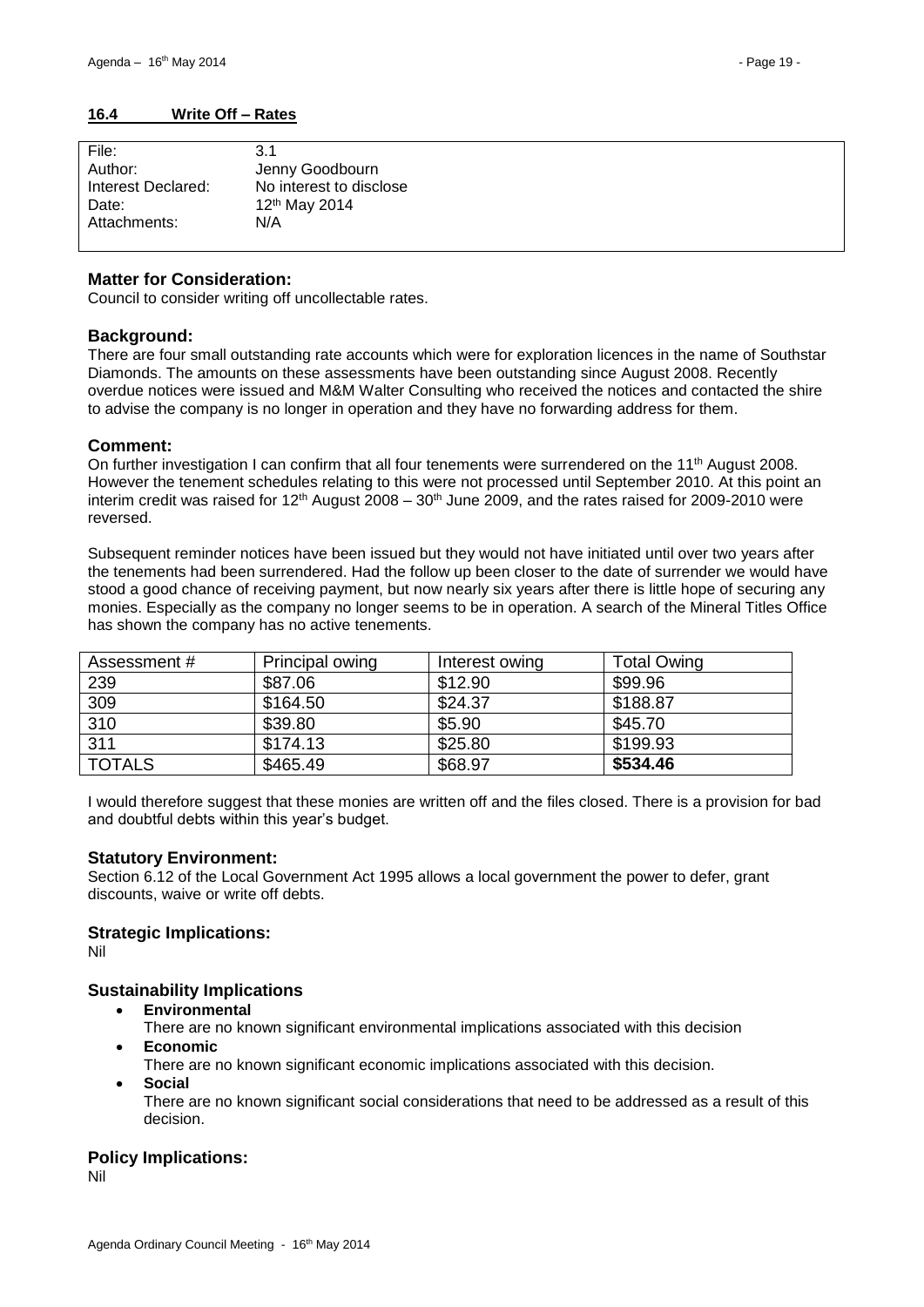#### **Financial Implications:**

Writing off of these monies will have no material impact on the Shires' financial position

#### **Consultation:**

Nil

## **Recommendation:**

That council writes off the following rates totalling \$534.46:-

| Assessment #  | Principal owing | Interest owing | <b>Total Owing</b> |
|---------------|-----------------|----------------|--------------------|
| 239           | \$87.06         | \$12.90        | \$99.96            |
| 309           | \$164.50        | \$24.37        | \$188.87           |
| 310           | \$39.80         | \$5.90         | \$45.70            |
| 311           | \$174.13        | \$25.80        | \$199.93           |
| <b>TOTALS</b> | \$465.49        | \$68.97        | \$534.46           |

## **Voting Requirements:**

Absolute majority required

| <b>Council Decision:</b><br><b>Moved: Councillor</b> | <b>Seconded: Councillor</b> |                 |
|------------------------------------------------------|-----------------------------|-----------------|
| <b>Carried/Lost</b>                                  | For:                        | <b>Against:</b> |
| _. ._. _ _ _ _ _ __                                  |                             |                 |

## <span id="page-19-0"></span>**17. DEVELOPMENT**

#### <span id="page-19-1"></span>**17.1 Water Supply**

| File:              | 10.6                                   |
|--------------------|----------------------------------------|
| Author:            | Philip Swain - Health Building Officer |
| Interest Declared: | No interest to disclose                |
| Date:              | 30 April 2014                          |
| Attachments:       | Nil                                    |

#### **Matter for Consideration:**

Council is requested to resolve its position with respect to the level of service to be provided to the Murchison Settlement for current and future water supply.

#### **Background:**

The state government has introduced new licensing requirements under the Water Services Act 2012, administered by the Department of Water. In 2013 the Department wrote to the Shire advising that a licence or exemption was required to extract the groundwater that services the Murchison Settlement. Subsequent discussions and actions by the Department of Water have resulted in an extraction licence being issued pursuant to the Rights in Water and Irrigation Act 1914, on the 5 February 2014, for a period of ten (10) years. The Shire has also been issued a licensing exemption pursuant to the Water Services Act 2012, subject to the Shire developing and implementing a Drinking Water Quality Management Plan (DWQMP) to the satisfaction of the WA Department of Health, prior to the 20 March 2015. This exemption means that the Shire does not have to licence its water service but must satisfy the Plan condition within the next 11 months if it wishes to retain the supply as a potable one.

#### **Comment:**

The Shire has obtained an exemption subject to condition, which means that it must now determine whether it intends to supply potable water, non-potable water or no water to the Murchison Settlement. The Shire needs to adopt a specific position about its intentions and the level of service it is able to provide in the context of the Murchison Settlement. This position will guide future actions and capital and maintenance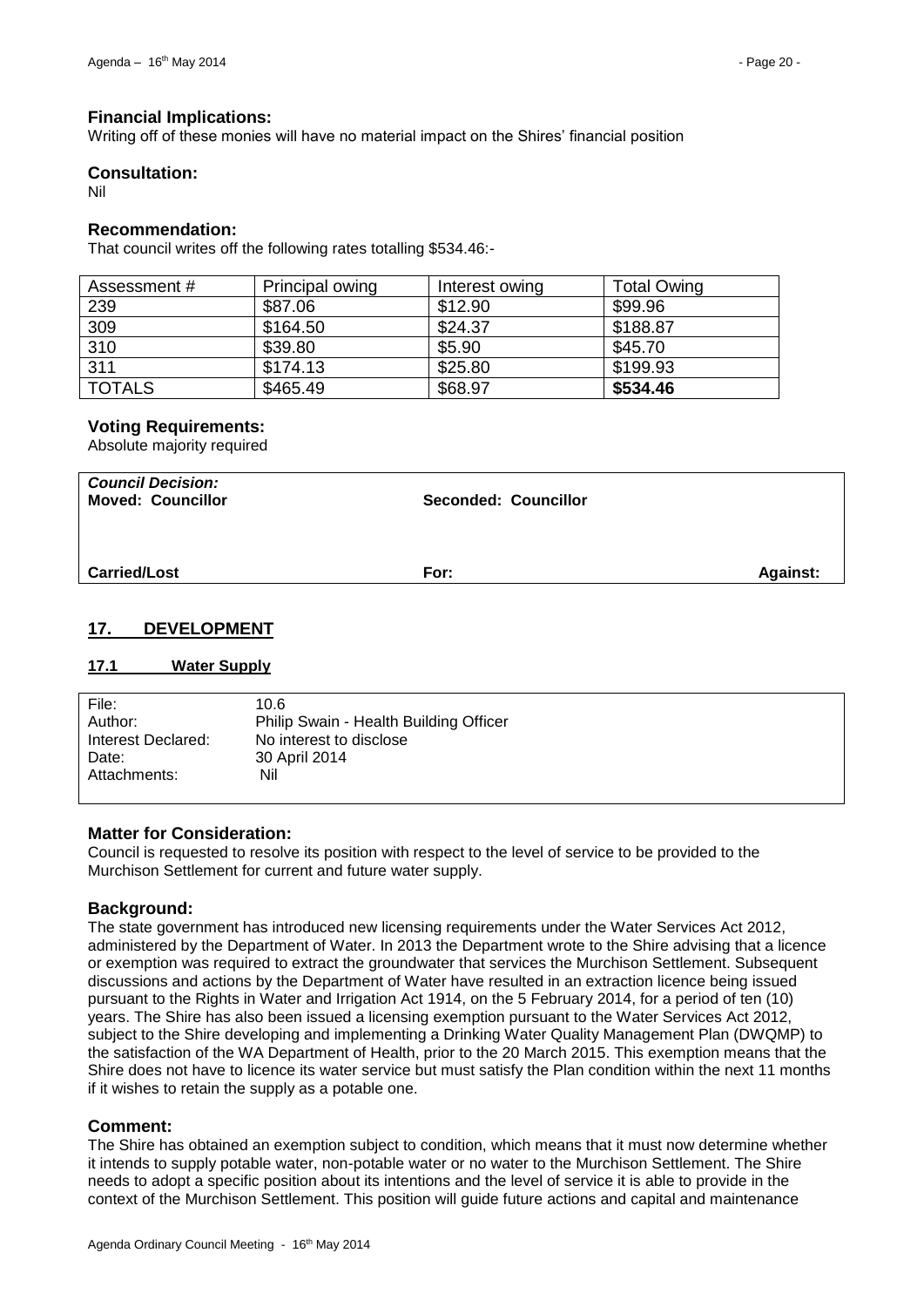expenditure, dependent upon the level of service provided. The physical or chemical quality of the currently extracted bore water is essentially irrelevant in this matter, as the decision is predominantly about the direction the Shire wishes to go with respect to the provision of water to staff, residents, the roadhouse and caravan park and to tourists and others utilising those facilities.

It is understood that the only other Shire that supplies drinking water as an exempt supply to a small town is the Shire of Manjimup, at Windy Harbour on the south coast. Administration has evaluated the DWQMP for that service and concluded that given the small size of the Shire, any plan for Murchison Settlement would be onerous in development and implementation. The Shire would need to identify, categorize and establish maintenance and replacement schedules for all pipework, establish suitable treatment of all water being discharged and undertake regular testing, monitoring and sampling of water utilised within the settlement. The current water supply at Murchison is not disinfected, and is stored in a tank of average condition (A replacement tank is currently proposed for the supply). In order to have confidence in the microbiological quality of the water service, regular (weekly – monthly) monitoring of the same would need to be undertaken.

A number of Shires supply non-scheme drinking water to specific Shire assets, like airports owned by the Shire, which are usually located out of town and beyond the scheme system. In these cases the discrete nature of the asset usually means that relatively simple maintenance monitoring and sampling can be undertaken to ensure the water quality.

In other cases Shires in WA supply non-drinking water (non-potable water) to services, towns or assets. In these cases the supply needs to explicitly be signed/labeled as not being suitable for drinking or food preparation without further water treatment. Consequently, any decision to continue operation of the settlement with a non-potable supply will mean the installation of signage at locations throughout the settlement and general awareness raising about the water supply and its limitations.

In making its decision it is important that the Shire's intentions, and the expectations of the customers (residents, operators of premises, visitors, tourists and others), are, as reasonably as possible, aligned. The use of bottled drinking water is commonplace within the settlement and routinely supplied to residents and the Shire via goods deliveries. Most tourists and travelers now routinely carry bottled or packaged drinking water as a safety measure when travelling in the Midwest. It is therefore unlikely that adopting a position where the water supply is non-potable will cause significant resistance from residents, visitors or tourists.

The main implications associated with the adoption of a non-potable standard within the settlement are of health and the potential for persons consuming water to become ill. This needs to be seen in the context of current usage where some people freely consume the water supply and, anecdotally at least, there have not been any significant health issues associated with the same. By adopting its position and mitigating associated risks, the Shire would in effect be lowering the risks currently associated with the water supply that it currently, at least implicitly, accepts. The establishment of signage and warnings around the settlement will mitigate the Shire's risk to some extent, but future works and facilities will need to be considered in the context of the supply.

Issues of water quality can still be addressed on a premises by premises basis, within the settlement area, however the supplies will not be recognized, tested or monitored as potable supplies. The Roadhouse for example, as a food business, will need to be given some consideration with respect to the use of water supply and treatment options such as filtration and/or ultra-violet, or similar, may be justified. Similarly Council may wish to consider similar installations for the shire dwellings, if their use can be justified. These are decisions that can be made, based upon risk, by the Shire in the future. The issue currently before Council is how, in terms of state legislation, the water supply is to be regarded.

The provision of no water supply in the context of Murchison Settlement is nonsensical as the Shire is the operator of the settlement and there are no private land holdings. Therefore the decision is one of determining whether the supply will be potable or non-potable. On the basis of investigations to date and an evaluation of the requirements associated with a non-scheme potable supply, it is the view of Administration that the supply should be a non-potable supply going forward.

#### **Statutory Environment:**

The following legislation impacts upon this decision;

Rights in Water and Irrigation Act 1914 Water Services Act 2012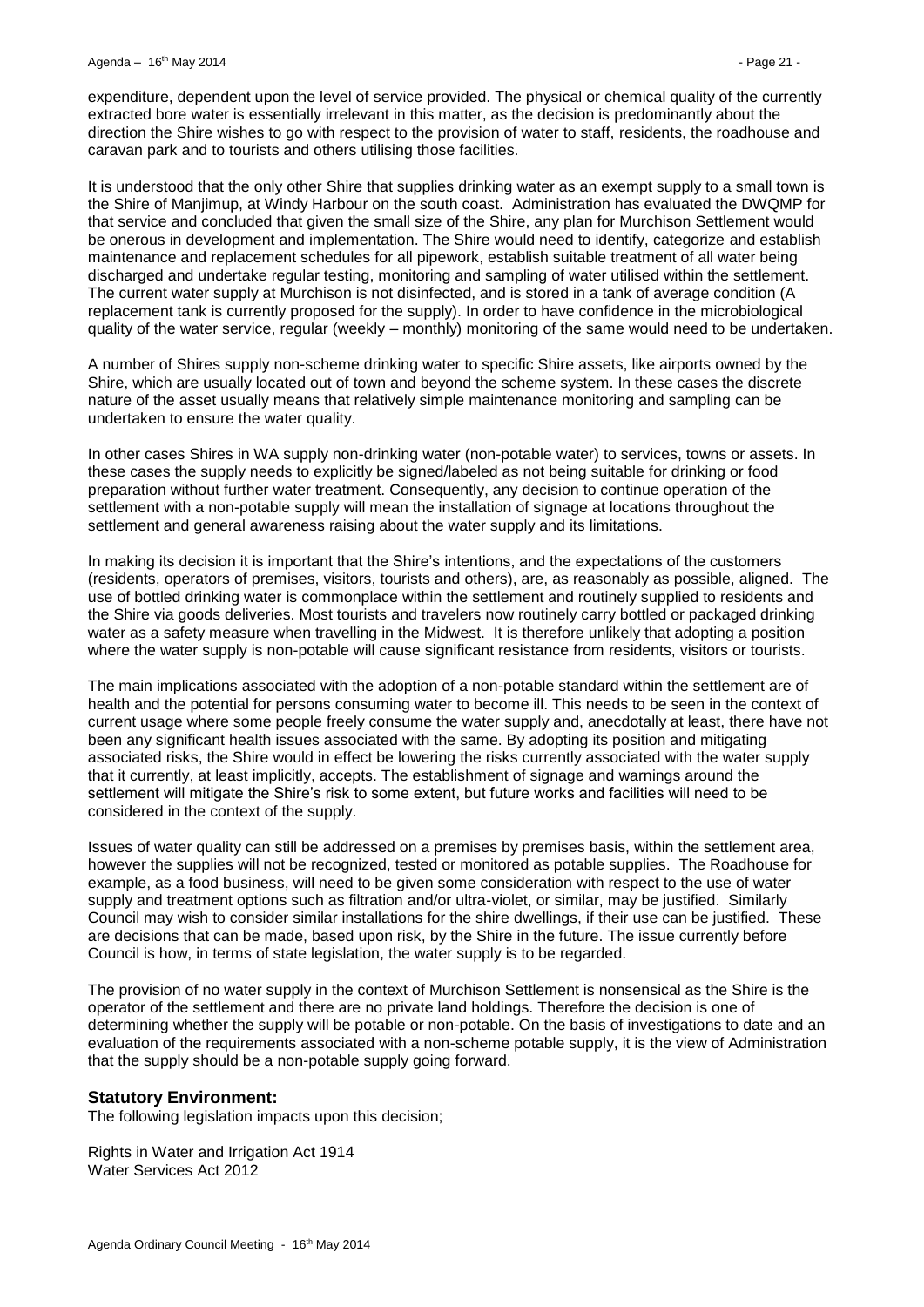#### **Strategic Implications:**

To be determined

## **Sustainability Implications**

- **Environmental**
- There are no known significant environmental implications associated with this decision **Economic**
	- Dependent upon the level of service significant economic implications may become apparent however the recommendation represents the lowest cost option
- **Social**

There are no known significant social considerations that need to be addressed as a result of this decision.

## **Policy Implications:**

This report is requesting that Council resolve a policy position with respect to the water quality it will provide within the Murchison Settlement.

## **Financial Implications:**

To retain the water supply as potable will have significant cost implications for the Shire, both in terms of the development of a DWQMP and in the likely water quality improvements necessary to operate and maintain the extraction treatment and distribution of potable water within the settlement.

## **Consultation:**

Nil

## **Recommendation:**

That Council resolves to;

- (i) Retain the existing reticulated water supply within the Murchison Settlement as a nonpotable supply;
- (ii) Direct Administration to install appropriate signage identifying the non-potable status of the water supply throughout the settlement;
- (iii) Directs Administration to advise all residents of the status of the settlement water supply accordingly; and,
- (iv) Directs Administration to make the necessary arrangements with the Department of Water and the Department of Health to recognise the Murchison Settlement supply as non-potable.

#### **Voting Requirements:**

Simple Majority

| <b>Council Decision:</b><br><b>Moved: Councillor</b> | <b>Seconded: Councillor</b> |                 |
|------------------------------------------------------|-----------------------------|-----------------|
| <b>Carried/Lost</b>                                  | For:                        | <b>Against:</b> |

#### <span id="page-21-0"></span>**17.2 Tender for Second Hand Bulldozer**

| File:              | 12.15                                    |
|--------------------|------------------------------------------|
| Author:            | Jenny Goodbourn- Chief Executive Officer |
| Interest Declared: | Nil                                      |
| Date:              | 12 <sup>th</sup> May 2014                |
| Attachments:       | Nil                                      |
|                    |                                          |

## **Matter for Consideration:**

Tenders have been called for the supply of a second hand bulldozer with closing date of 9th May.

#### **Background:**

At the March meeting council resolved: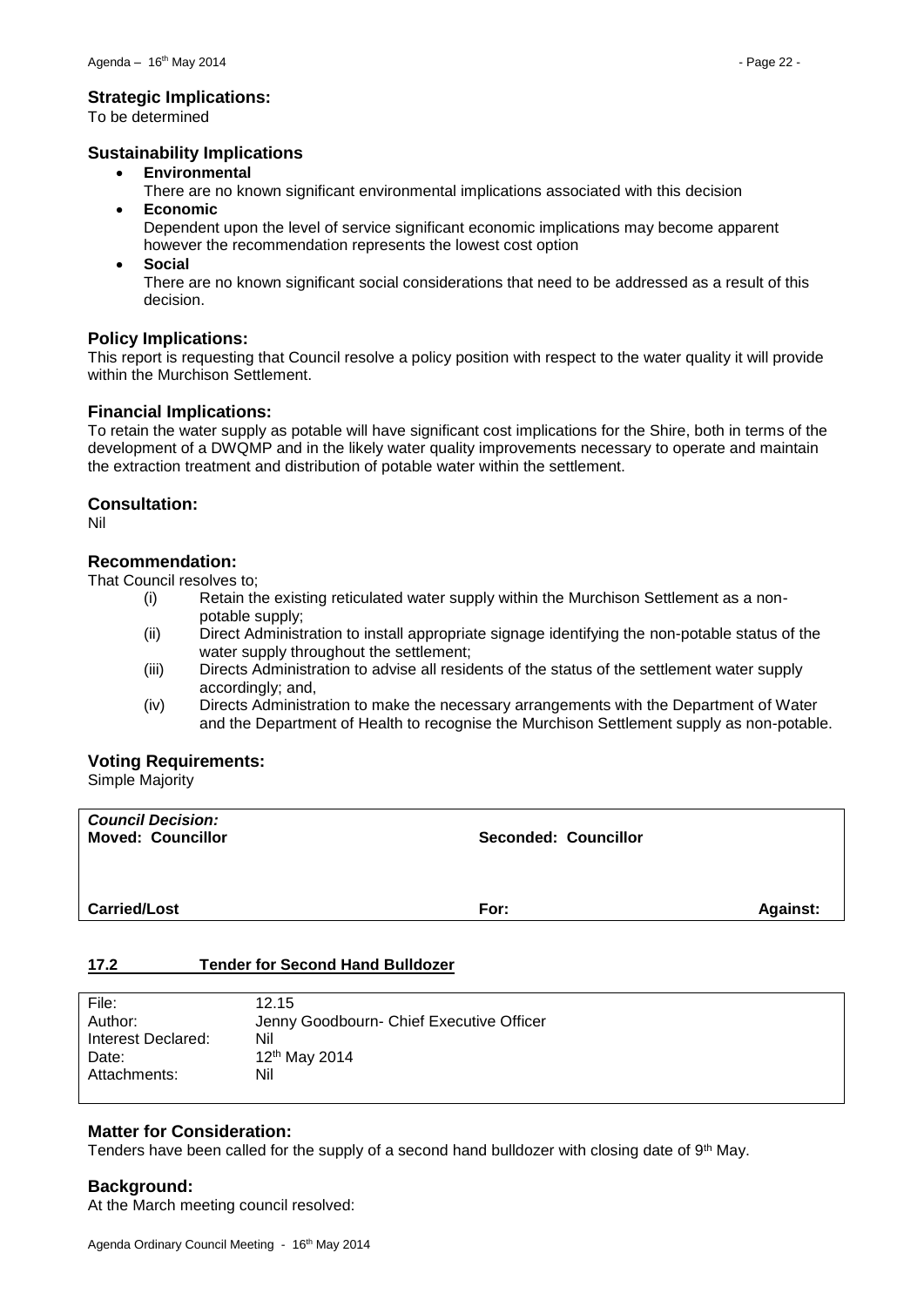#### *Council Decision:* **Moved: Councillor Foulkes-Taylor Seconded: Councillor Williams**

1. No tender be accepted

2. Plant Working Group to review specifications and a new tender to be called.

| <b>Carried</b> | or: 6 | Against <sup>.</sup> |
|----------------|-------|----------------------|
|                |       |                      |

After the council meeting the plant working group met to agree the specifications and an advert was placed calling for suppliers to tender for the supply of a second hand bulldozer. The tenders closed Friday 9<sup>th</sup> May.

## **Comment:**

Two tenders have been received:-

| <b>Fenderer</b>              | Machine                 | Price     |
|------------------------------|-------------------------|-----------|
| <b>Blueprint Engineering</b> | D65EX15E0 LT 2260 Hours | \$275,000 |
| Matilda Equipment            | 2011 D6-R 3920 Hours    | \$327,450 |

A couple of other companies contacted us to discuss the tender and sent through pictures of machines, the one Westrac were proposing was sold and they have been unable to source any others that fit into our criteria. At the close of tenders only these two had actually been received as tenders.

Both of the machines are currently in the eastern states and both are too small for our work load being a Komatsu D65 and a Caterpillar D6-R.

Council was thinking of bringing forward the proposed purchase of the dozer, which had been scheduled for 2015/2016 and deferring the replacement of the grader which was scheduled for 2014/2015, however the figures in the plant replacement programme were a cost of \$400,000 with a trade-in of \$40,000 giving a net changeover cost of \$360,000.

It is proving very difficult to find a suitable second hand machine.

Council now needs to review the tenders received and decide how to proceed.

It may be necessary to re-visit the option of repairing our existing bulldozer or amending the plant replacement programme to allow for a greater expenditure. Previous tenders called showed the price to be nearer to \$500,000 for a decent second hand machine. The shire does have plant reserves and could look at varying the Corporate Business Plan and Long Term Financial and Asset Management Plan to incorporate this change.

We are currently still hiring the dozer from Cobra.

#### **Statutory Environment:**

S6.8 Local Government Act 1995.

## **Sustainability Implications**

**Environmental**

There are no known significant environmental implications associated with this decision

**Economic**

Alterations to the Long Term Financial Plan, Asset Management Plan and Corporate Business Plan may need to be made to reflect any changes to costs.

**Social**

There are no known significant social considerations that need to be addressed as a result of this decision.

## **Policy Implications:**

Nil

#### **Financial Implications:**

To be determined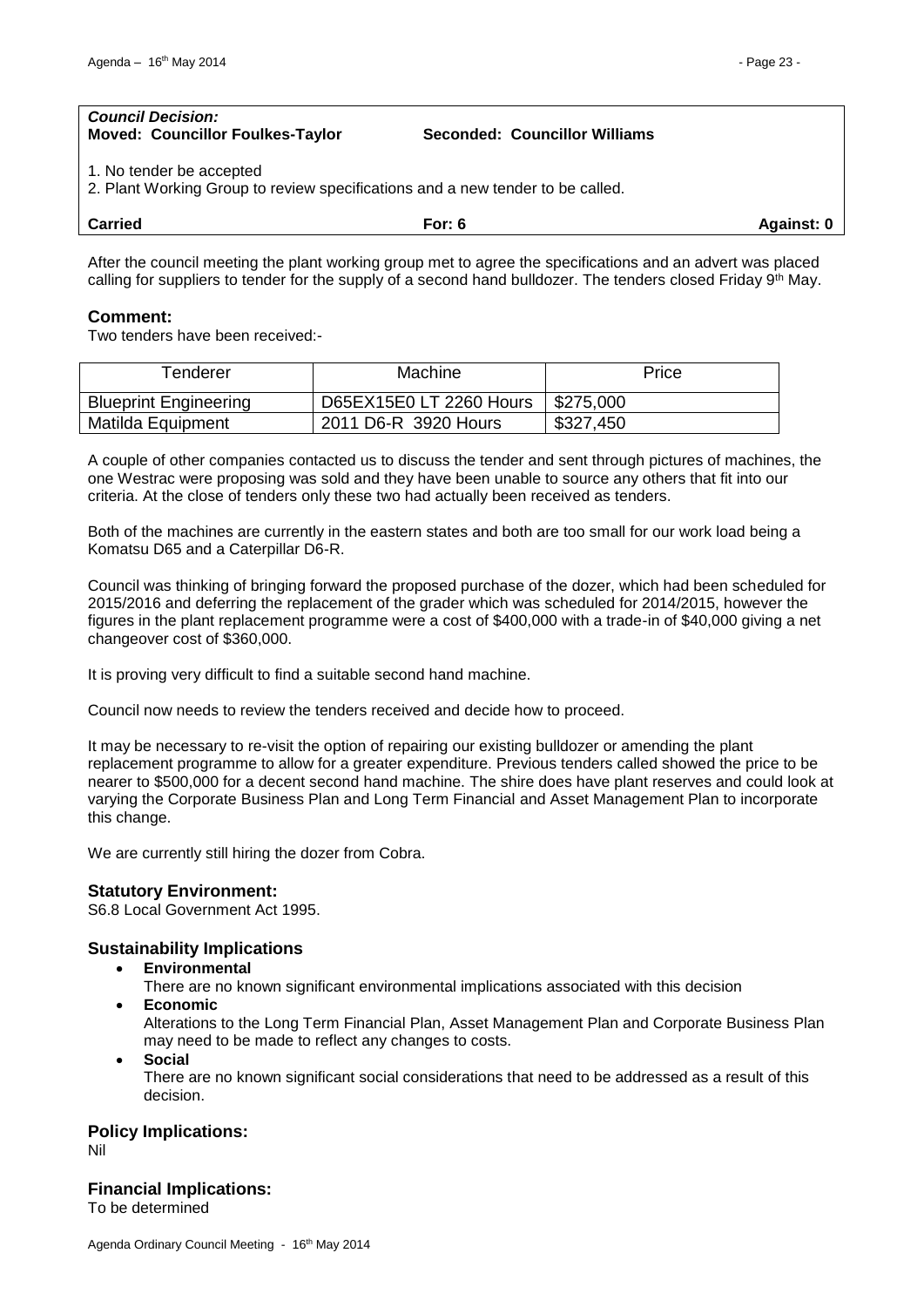#### **Consultation:**

Brian Wundenberg, Works Supervisor

#### **Recommendation:**

To be determined.

#### **Voting Requirements:**

Simple Majority

| <b>Council Decision:</b><br><b>Moved: Councillor</b> | <b>Seconded: Councillor</b> |                 |
|------------------------------------------------------|-----------------------------|-----------------|
| <b>Carried/Lost</b>                                  | For:                        | <b>Against:</b> |

## <span id="page-23-0"></span>**18. ADMINISTRATION**

#### <span id="page-23-1"></span>**18.1 Donation MW Agricultural Society**

| File:              | 8.2                            |
|--------------------|--------------------------------|
| Author:            | Jenny Goodbourn                |
| Interest Declared: | No interest to disclose        |
| Date:              | 15 <sup>th</sup> November 2012 |
| Attachments:       | Letter of request              |

#### **Matter for Consideration:**

Request for a donation to the Mid-West group of Affiliated Agricultural Societies.

#### **Background:**

Following last year's Perth Royal show council requested that the CEO contact the Agricultural Society and request that Murchison be included in the Mid-West Group rather than the Carnarvon section. The MRO had been included in their display and it seemed fitting that we fitted in with this group for next year's show.

#### **Comment:**

The CEO contacted the Agricultural society and the change has been completed. We are now part of the Mid West. This group covers an area from Moora and Dalwallinu in the south, north to Shark bay and east to Sandstone and Meekatharra.

The preparations for the 2014 display are well underway and they have written to see if the shire can make a donation towards the event.

The shire has made donations of \$2,290 so far this year against a budget of \$4,000. They have also requested literature and leaflets and we will be able to provide some of the Murchison pamphlets assisting with tourism and promotion of the area.

As we have asked to join the region it might be appropriate to make a contribution to show our commitment to the work undertaken in presenting the region at the Perth Show.

#### **Statutory Environment:**

Nil.

#### **Sustainability Implications**

- **Environmental**
	- There are no known significant environmental implications associated with this decision
- **Economic**
	- There are no known significant economic implications associated with this decision
- **Social**

There are no known significant social considerations associated with this decision

#### **Strategic Implications:**

Nil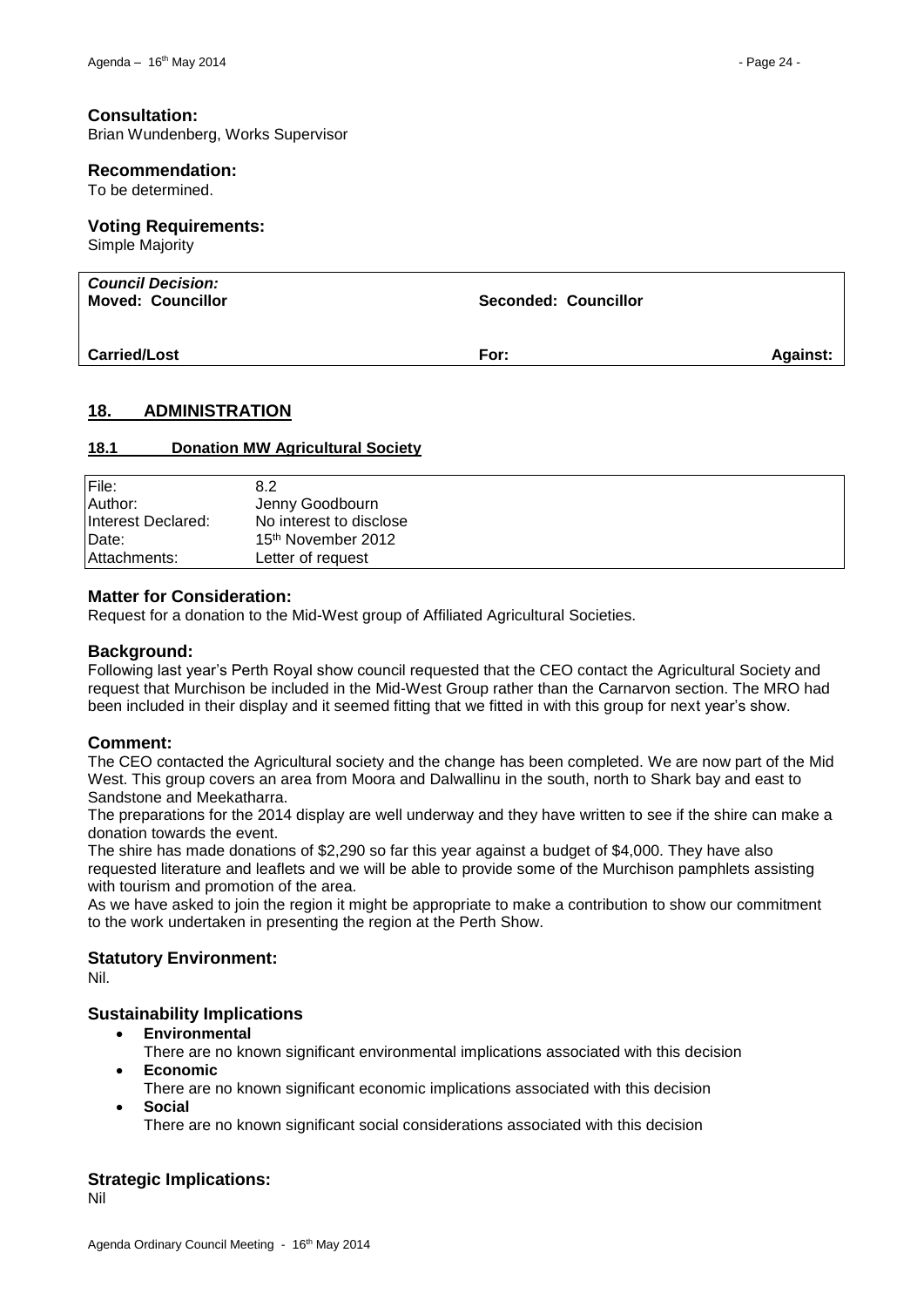Nil

#### **Financial Implications:**

The shire has budgeted \$4,000 for donations within this financial year. So far \$2,290 has been expended.

#### **Consultation:**

Nil

#### **Recommendation:**

That Council makes a donation of \$XXX towards the Mid West Group of Affiliated Agricultural Societies 2014 Royal Perth Show entry.

#### **Voting Requirements:**

Simple Majority

| <b>Council Decision:</b><br><b>Moved: Councillor</b> | Seconded: Councillor                             |                 |
|------------------------------------------------------|--------------------------------------------------|-----------------|
| <b>Carried/Lost</b>                                  | For:                                             | <b>Against:</b> |
| 18.2                                                 | Tender - Additional Works Beringarra-Pindar Road |                 |

## <span id="page-24-0"></span>File: 14.11 Author: **Jenny Goodbourn**

| Author:            | Jenny Goodbourn           |
|--------------------|---------------------------|
| Interest Declared: |                           |
| Date:              | 12 <sup>th</sup> May 2014 |
| Attachments:       | Nil                       |
|                    |                           |

## **Matter for Consideration:**

Shire to call tender for supply of contracted plant and labour to undertake additional works on the Beringarra-Pindar Road.

## **Background:**

Currently the shire has been using contractors to undertake additional maintenance works on the Beringarra-Pindar Road as jointly agreed by the Shire and CSIRO. This tender was filled in July 2012. A new tender needs to be called for contractors with effect from 1st July 2014.

## **Comment:**

The ongoing maintenance agreement which the shire of Murchison has with CSIRO sets out an agreed works programme. The shire has committed to carrying out two maintenance grades a year, as it did prior to the MRO development. Any grades over and above this are 'additional works' and will be funded from CSIRO funds and undertaken by a contractor as they are outside of the shires annual road programme. It is proposed we call a tender for the supply of road maintenance works on an hourly basis on an as required basis. The hourly rates to be inclusive of all costs associated with labour and hire of the plant for each machine. Rates to be called for Grader, Loader, Truck – side tipper, Truck – water cart, Roller. Costs to include all operational and camp costs.

As the value of works for any one financial year might be in excess of \$100,000 then council needs to call a public tender. It is proposed the tender is for the supply of plant from 1<sup>st</sup> July 2014 to 30<sup>th</sup> June 2016.

## **Statutory Environment:**

S3.57 Local Government Act 1995.

## **Sustainability Implications**

- **Environmental**
	- There are no known significant environmental implications associated with this decision
- **Economic**

There are no known significant economic implications associated with this decision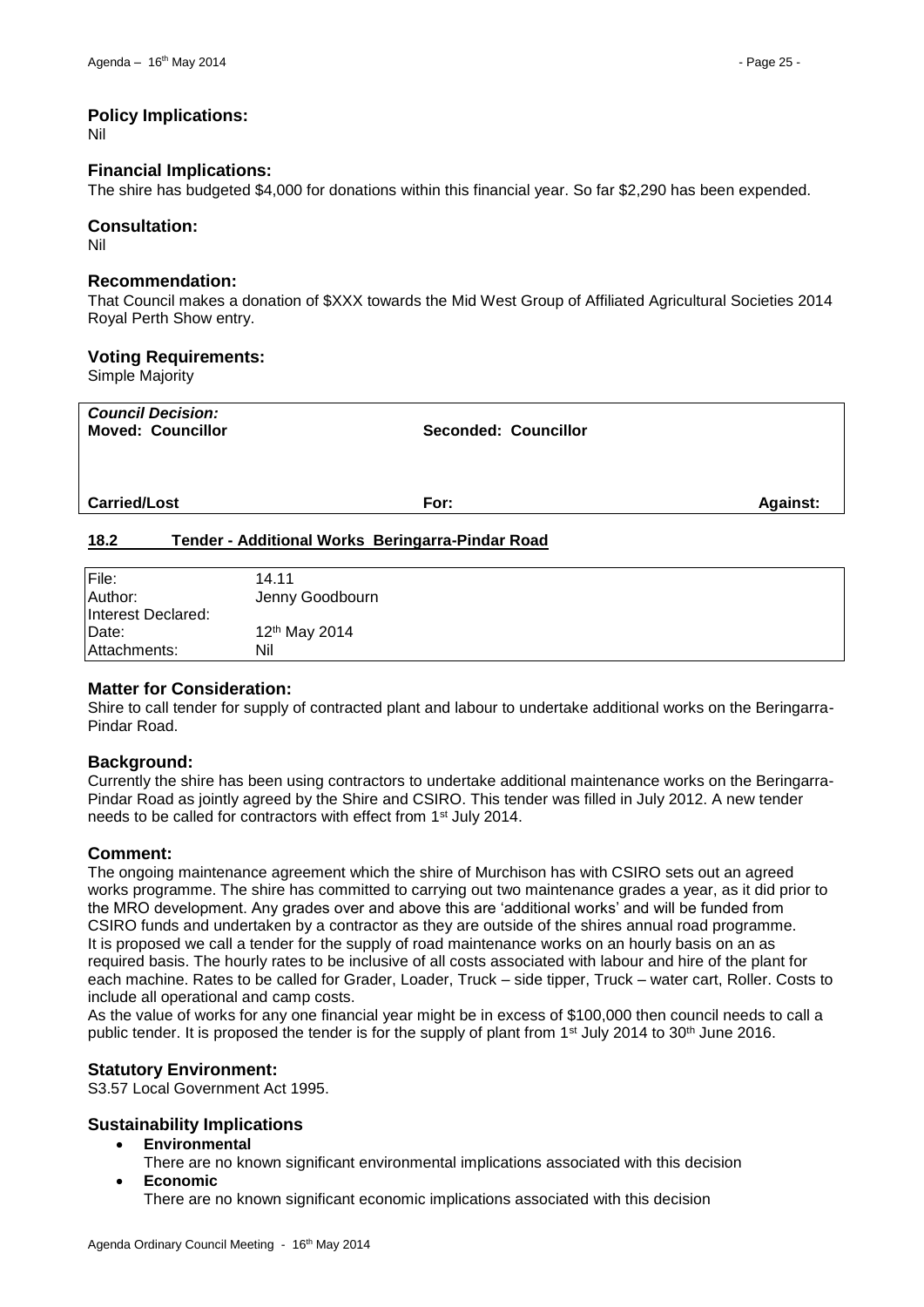#### **Social**

There are no known significant social considerations associated with this decision

#### **Strategic Implications:**

Nil

#### **Policy Implications:**

In line with Shire of Murchison Purchasing Policy

#### **Financial Implications:**

Nil

#### **Consultation:**

Brian Wundenberg, Works Supervisor

#### **Recommendation:**

That Council calls a tender for road maintenance of the Beringarra-Pindar Road. The tender to be based on an hourly plant rate and as required basis.

#### **Voting Requirements:**

Simple Majority

| <b>Council Decision:</b><br><b>Moved: Councillor</b> | Seconded: Councillor |                 |
|------------------------------------------------------|----------------------|-----------------|
| <b>Carried/Lost</b>                                  | For:                 | <b>Against:</b> |
| 18.3<br><b>Tender - Heavy Maintenance</b>            |                      |                 |

<span id="page-25-0"></span>

| File:              | 12.18                     |
|--------------------|---------------------------|
| Author:            | Jenny Goodbourn           |
| Interest Declared: |                           |
| Date:              | 12 <sup>th</sup> May 2014 |
| Attachments:       | Nil                       |
|                    |                           |

#### **Matter for Consideration:**

Shire to call tender for supply of contracted plant and labour to undertake works as part of the heavy maintenance programme.

#### **Background:**

The 2013/2014 financial year saw a budget allocation for 'heavy maintenance' and following the annual road inspection and the subsequent meeting council agreed that this had worked very well and they would like to continue the programme. We had run the programme using local contractors and also some shire plant and machinery.

#### **Comment:**

It is now proposed we call a tender for the supply of plant for the heavy maintenance programme – costs to be supplied on an hourly basis and on an as required basis. The hourly rates to be inclusive of all costs associated with labour and hire of the plant for each machine. Rates to be called for Grader, Truck – water cart, Roller. Costs to include all operational and camp costs.

As the value of works for any one financial year might be in excess of \$100,000 then council needs to call a public tender. It is proposed the tender is for the supply of plant from 1<sup>st</sup> July 2014 to 30<sup>th</sup> June 2016.

#### **Statutory Environment:**

S3.57 Local Government Act 1995.

#### **Sustainability Implications**

- **Environmental**
	- There are no known significant environmental implications associated with this decision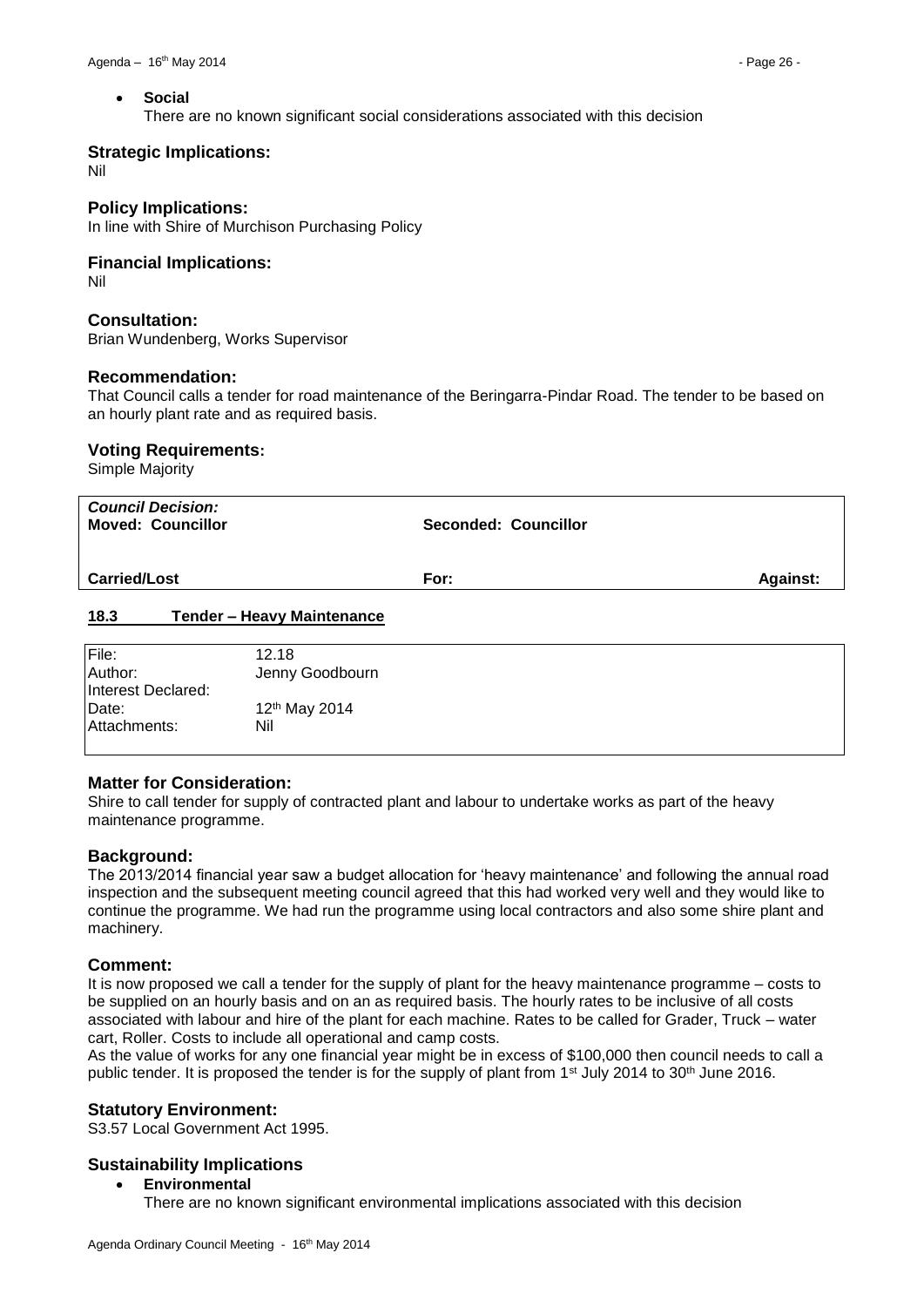- **Economic**
- There are no known significant economic implications associated with this decision **Social**
	- There are no known significant social considerations associated with this decision

#### **Strategic Implications:**

Nil

#### **Policy Implications:**

In line with Shire of Murchison Purchasing Policy

#### **Financial Implications:**

Nil

#### **Consultation:**

Brian Wundenberg, Works Supervisor

#### **Recommendation:**

That Council calls a tender for the supply of plant for the heavy maintenance programme The tender to be based on an plant rate and as required basis.

#### **Voting Requirements:**

Simple Majority

| <b>Council Decision:</b><br><b>Moved: Councillor</b> | <b>Seconded: Councillor</b> |                 |
|------------------------------------------------------|-----------------------------|-----------------|
| <b>Carried/Lost</b>                                  | For:                        | <b>Against:</b> |
| <u>18.4</u><br><b>Disposal of Surplus Items</b>      |                             |                 |

<span id="page-26-0"></span>

| File:              | 5.5                       |
|--------------------|---------------------------|
| Author:            | Jenny Goodbourn           |
| Interest Declared: | Nil                       |
| Date:              | 12 <sup>th</sup> May 2014 |
| Attachments:       | Nil                       |
|                    |                           |

#### **Matter for Consideration:**

Disposal of Surplus items by Tender.

#### **Background:**

At the March meeting, council considered a confidential item relating to goods returned to the Shire following conclusion of the CCC investigation into a former CEO.

Council decided to call a tender for the disposal of the Apple IMAC computer and Makita cordless radio.

#### **Comment:**

Tenders were advertised on the  $7<sup>th</sup>$  April and closed on the  $2<sup>nd</sup>$  May. No tenders were received. Council now needs to consider what further action, if any, it wishes to take in connection with these items. There may be a local community group or organisation that would be able to use the computer.

Council may wish to consider calling for Expressions of Interest with a view to donating the computer to a worthy cause or have other ideas for the use of the computer.

#### **Statutory Environment**

Criminal and Found Property Disposal Act 2006

#### **Strategic Implications:**

N/A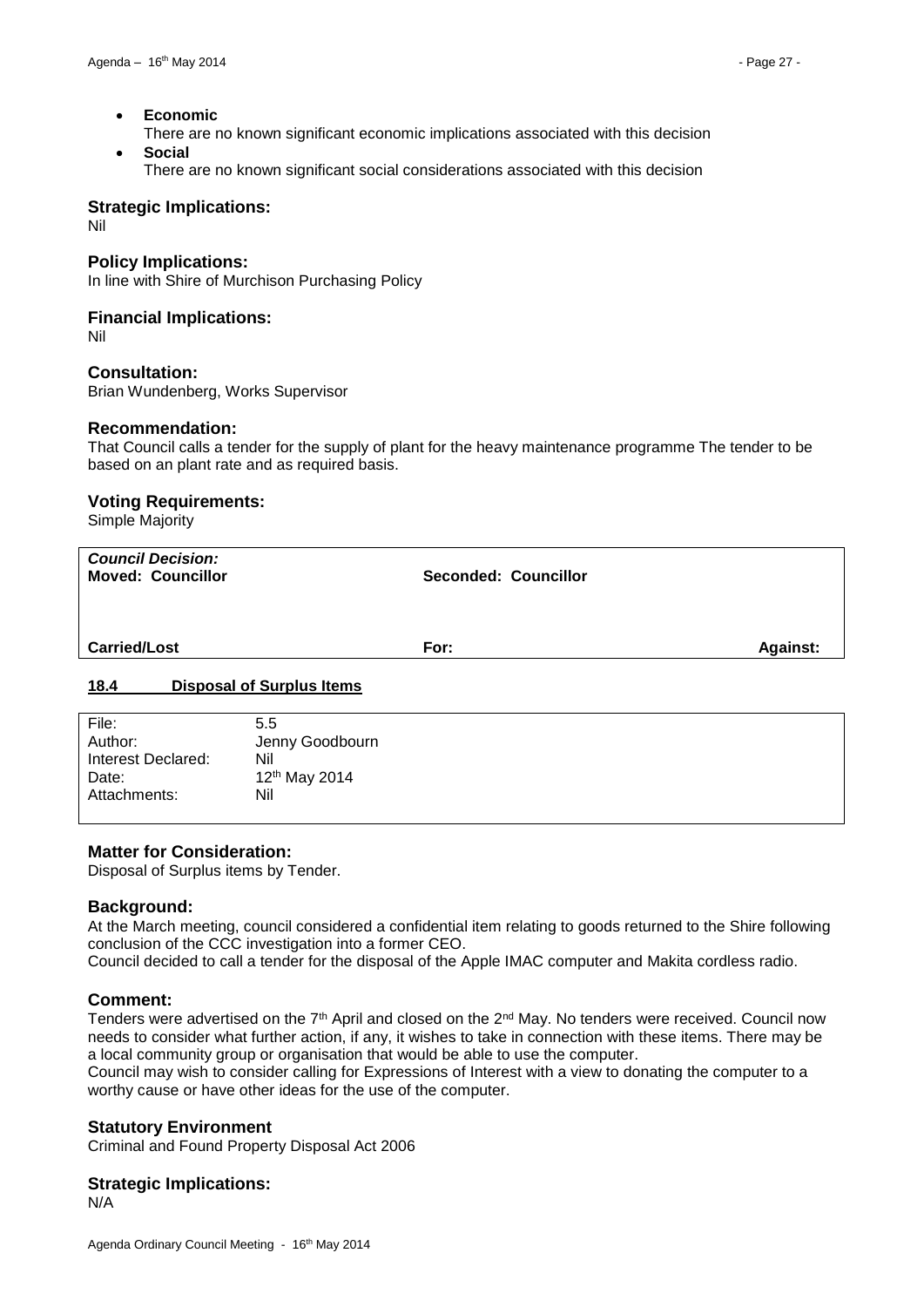## **Sustainability Implications**

- **Environmental**
- There are no known significant environmental implications.
- **Economic**
	- There are no known significant economic implications.
- **Social** There are no known significant social implications.

## **Policy Implications:**

Nil

#### **Financial Implications:** Nil

## **Consultation:**

Nil

## **Recommendation:**

To be determined.

## **Voting Requirements:**

Simple Majority

| <b>Council Decision:</b><br><b>Moved: Councillor</b> | <b>Seconded: Councillor</b> |                 |
|------------------------------------------------------|-----------------------------|-----------------|
| <b>Carried/Lost</b>                                  | For:                        | <b>Against:</b> |
| 19.<br><b>NOTICE OF MOTION</b>                       |                             |                 |

## <span id="page-27-1"></span><span id="page-27-0"></span>**20. CEO ACTIVITY REPORT**

| Date                   | <b>Activity</b>                                                                             |  |  |
|------------------------|---------------------------------------------------------------------------------------------|--|--|
| <b>CEO</b>             |                                                                                             |  |  |
| 23rd April             | Country Wide Housing Transporters brought new house to settlement and re-assembled it       |  |  |
| 23rd April             | Udam from LGIS attended Murchison and went through the insurance renewals with the CEO      |  |  |
| 28 <sup>th</sup> April | Attended inaugural SKA workshop in Geraldton with Deputy Shire President. Rossco            |  |  |
|                        | Foulkes-Taylor. Cr Foulkes-Taylor has circulated a report on the meeting to Councillors.    |  |  |
| 28 <sup>th</sup> April | Discussion with Ant Schinckel regarding access to the MRO site and ongoing road issues      |  |  |
| 29th April-2nd May     | RSM Bird Cameron attended Murchison to carry out the interim audit and also to conduct a    |  |  |
|                        | review of the shires financial management.                                                  |  |  |
| 3rd May- 9th May       | Golders carried out geotechnical investigations on the Ballinyoo Bridge - 8 bores holes     |  |  |
|                        | drilled. This will allow finalisation of design specifications.                             |  |  |
| $5th$ & $6th$ May      | Sharon and Peta attended rates workshop in Perth - very good                                |  |  |
| 5 <sup>th</sup> May    | Discussion with James Abbott regarding MRO access, road conditions and funding and the      |  |  |
|                        | proposed works on the Boolardy airstrip                                                     |  |  |
| 7 <sup>th</sup> May    | Mr Gary Martin commenced at the shire – he is working until the end of May to assist with   |  |  |
|                        | projects and workload to enable the CEO to develop the 2014-15 budget following the loss of |  |  |
|                        | the Deputy CEO.                                                                             |  |  |
| 7 <sup>th</sup> May    | Forwarded design concept and drawings of the Ballinyoo Bridge through to Main Roads for     |  |  |
|                        | their assessment/recommendations                                                            |  |  |
| 8 <sup>th</sup> May    | Brent advised that he has reviewed the design concept from a region point of view and       |  |  |
|                        | submitted the documents to the Structures Engineering branch in Perth.                      |  |  |
|                        | They will also review and sign off on the document if they are happy                        |  |  |
| 9 <sup>th</sup> May    | Discussion with Simon Wilkes on the progression of the local planning strategy and scheme.  |  |  |
|                        | He will do up a summary for council's consideration                                         |  |  |